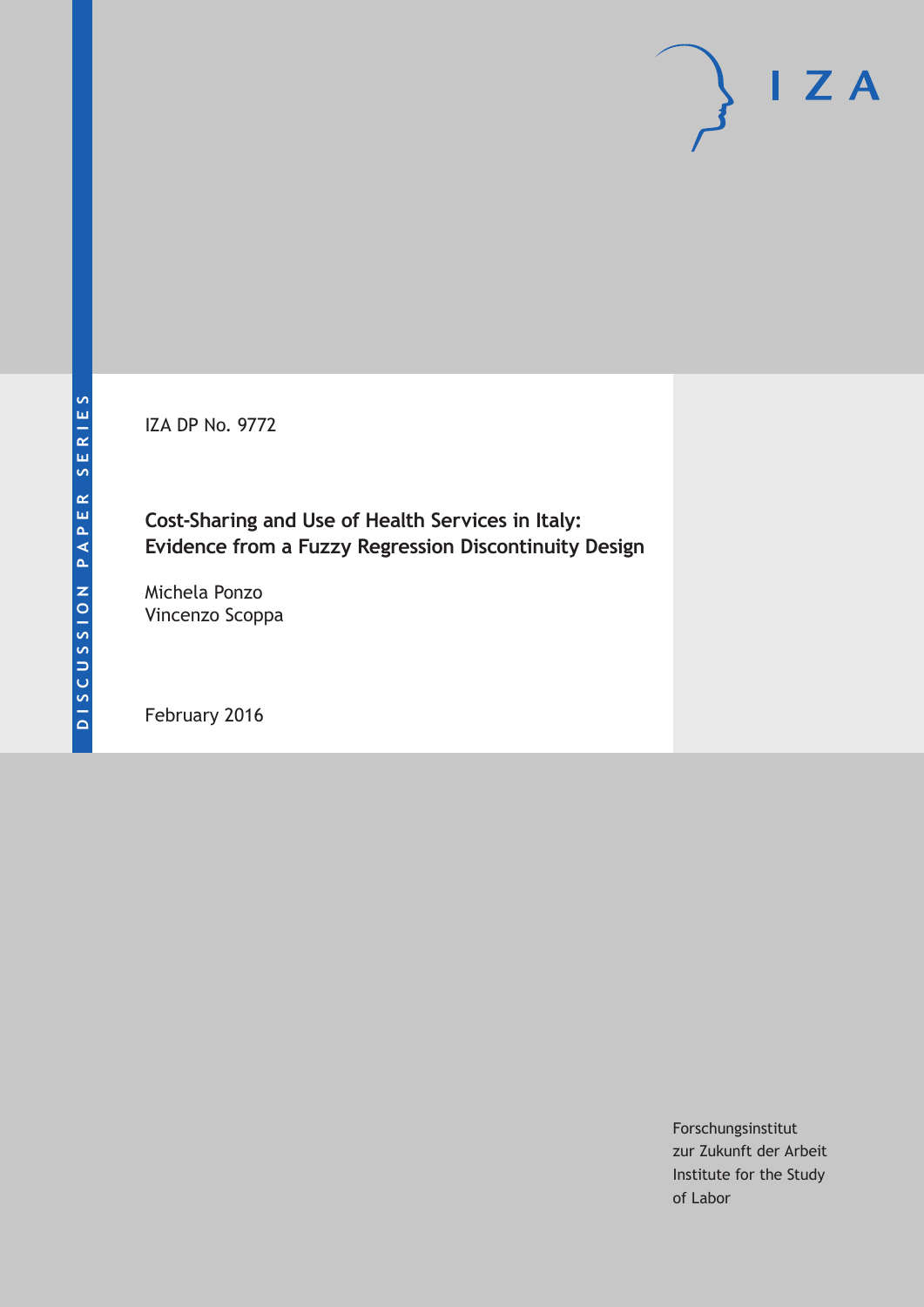# **Cost-Sharing and Use of Health Services in Italy: Evidence from a Fuzzy Regression Discontinuity Design**

# **Michela Ponzo**

*University of Naples "Federico II"* 

# **Vincenzo Scoppa**

*University of Calabria and IZA* 

# Discussion Paper No. 9772 February 2016

IZA

P.O. Box 7240 53072 Bonn **Germany** 

Phone: +49-228-3894-0 Fax: +49-228-3894-180 E-mail: iza@iza.org

Any opinions expressed here are those of the author(s) and not those of IZA. Research published in this series may include views on policy, but the institute itself takes no institutional policy positions. The IZA research network is committed to the IZA Guiding Principles of Research Integrity.

The Institute for the Study of Labor (IZA) in Bonn is a local and virtual international research center and a place of communication between science, politics and business. IZA is an independent nonprofit organization supported by Deutsche Post Foundation. The center is associated with the University of Bonn and offers a stimulating research environment through its international network, workshops and conferences, data service, project support, research visits and doctoral program. IZA engages in (i) original and internationally competitive research in all fields of labor economics, (ii) development of policy concepts, and (iii) dissemination of research results and concepts to the interested public.

IZA Discussion Papers often represent preliminary work and are circulated to encourage discussion. Citation of such a paper should account for its provisional character. A revised version may be available directly from the author.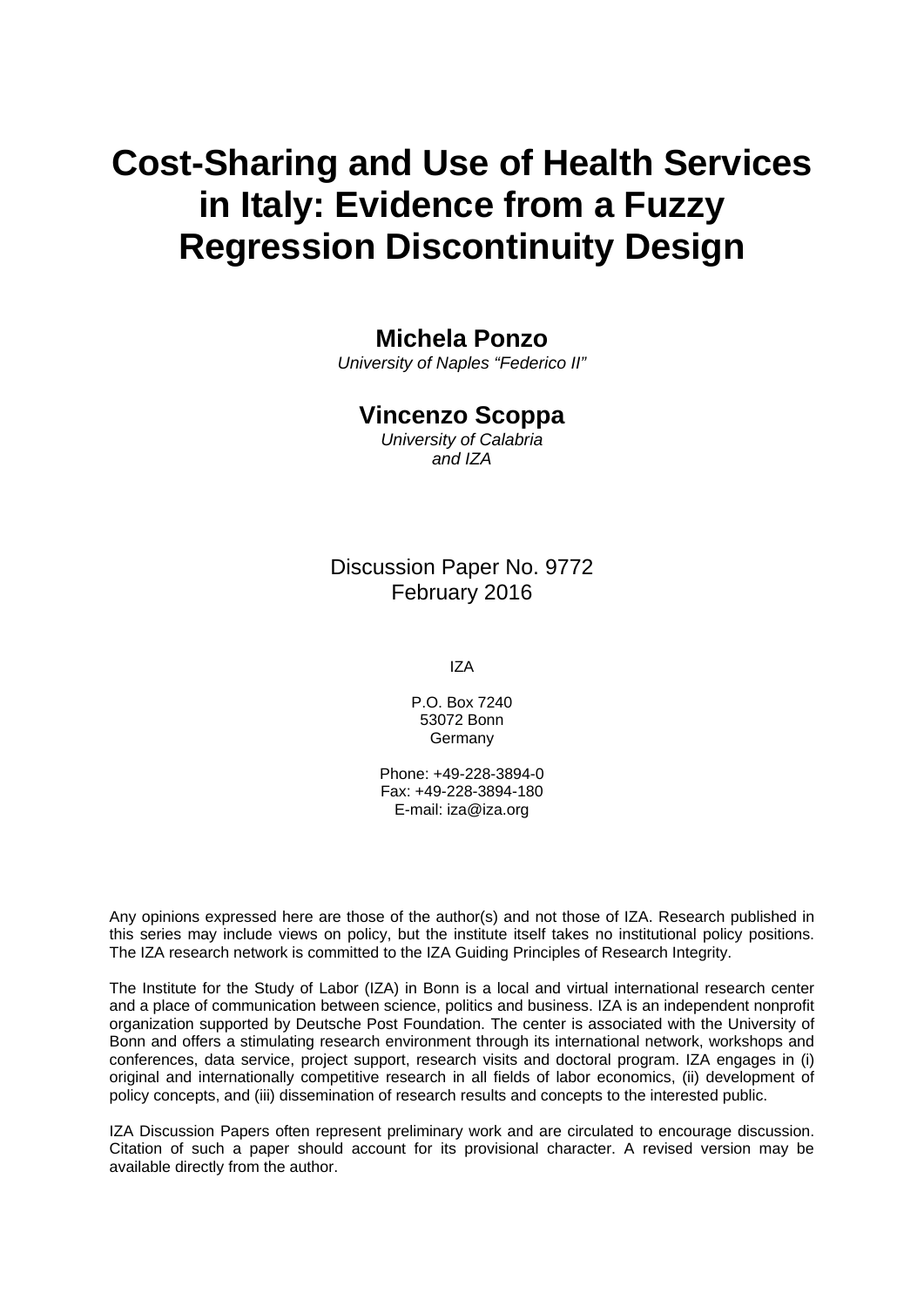IZA Discussion Paper No. 9772 February 2016

# **ABSTRACT**

# **Cost-Sharing and Use of Health Services in Italy: Evidence from a Fuzzy Regression Discontinuity Design\***

We use a Regression Discontinuity Design (RDD) to evaluate the impact of cost-sharing on the use of health services. In the Italian health system, individuals reaching age 65 and earning low incomes are given total exemption from cost-sharing for health services consumption. Since the probability of exemption changes discontinuously at age 65, we use a Fuzzy RDD in which the age threshold is used as an instrument for exemption. We find that prescription drug consumption, specialist visits and diagnostic checks remarkably increase with exemption. However, using several measures of health outcomes we do not find any change in individual health.

JEL Classification: I10, I13, I11, I18, C26

Keywords: health insurance, healthcare demand, cost-sharing, moral hazard, health outcomes, fuzzy regression discontinuity design, instrumental variables

Corresponding author:

 $\overline{\phantom{a}}$ 

Vincenzo Scoppa Department of Economics, Statistics and Finance University of Calabria Via Ponte Bucci 87036 Arcavacata di Rende (CS) Italy E-mail: v.scoppa@unical.it

<sup>\*</sup> We would like to thank Guido de Blasio, Giuliana De Luca, Maria De Paola, Sabrina Giordano, Tullio Jappelli, Luca Mo Costabella, Marco Sisti, for useful comments and suggestions.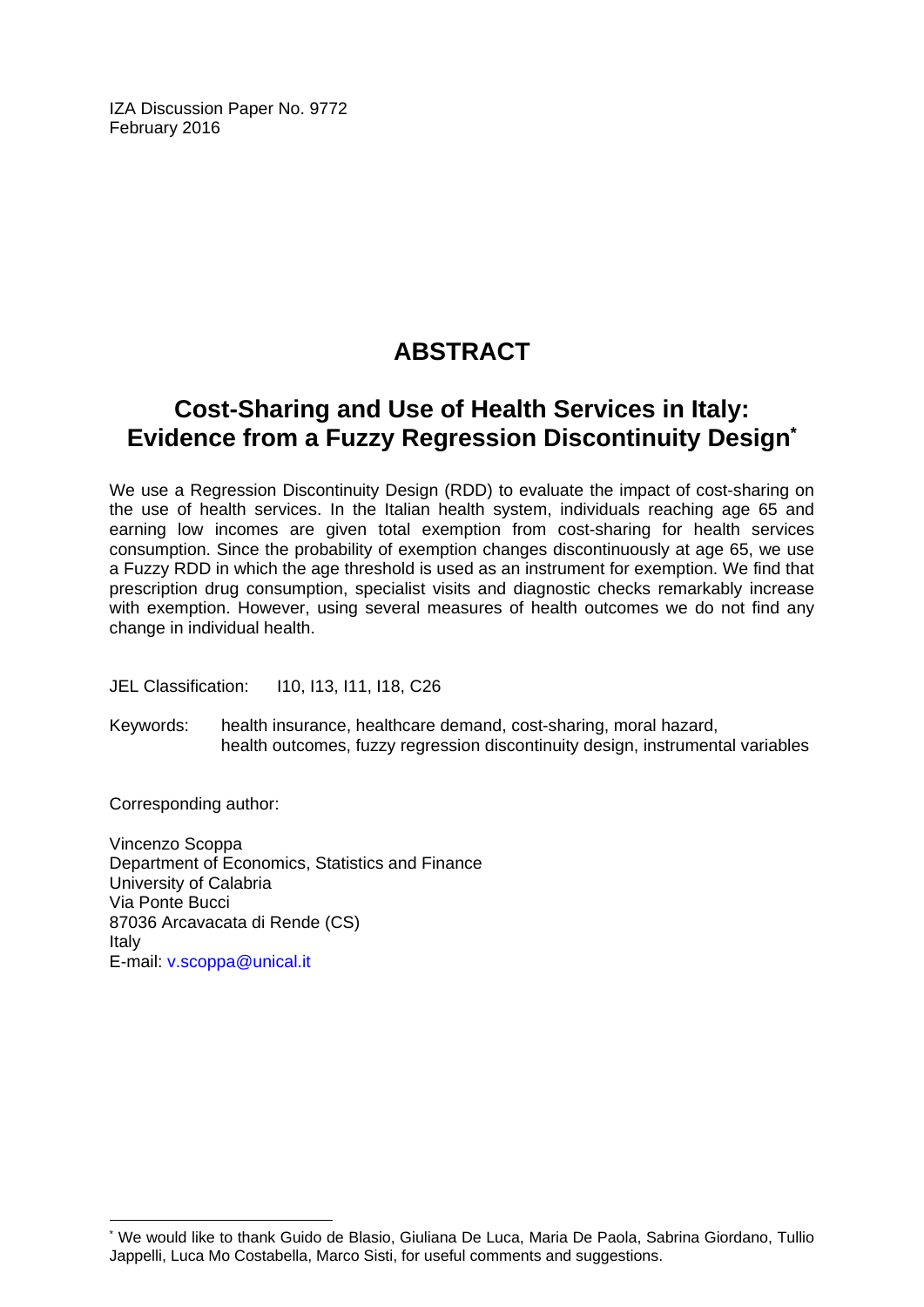### *1. Introduction*

The problem of moral hazard in health insurance has a long tradition, starting from Arrow (1963), Zeckhauser (1970) and Feldstein (1973). When individuals are insured they tend to consume more of the health services than they would if they had to pay the whole price ("overconsumption"). Costsharing is the typical instrument used to tackle the problem of overconsumption, leading to a classical trade-off between appropriate incentives and risks borne by agents.

Estimating empirically the effect of insurance coverage and cost-sharing on medical utilization and on health outcomes is a thorny issue, since the extent of insurance coverage of individuals is not randomly assigned and typically in observational studies individuals with different coverage differ along observable and unobservable characteristics that also determine the demand for health services and their health outcomes.

To overcome these problems, in this paper we aim to provide evidence on the effects of costsharing on prescription drug consumption, specialist visits and diagnostic checks exploiting a discontinuity, based on age, for the access to exemption from cost-sharing in the Italian National Health System.

The National Health System in Italy provides universal, largely subsidized, health care coverage to all residents. To address individuals' moral hazard some system of cost-sharing – in the form of copayment – is used for prescription drugs, specialist visits and diagnostic checks. However, individuals aged 65 or more, with an income below a threshold level, are entitled, for equity reasons, to complete exemption from cost-sharing. Therefore, to evaluate the extent of moral hazard problems in Italy we compare the demand of health services of individuals exempted from cost-sharing with individuals not exempted from cost-sharing and then we carry out the same comparison as regards some health outcomes. To avoid estimation biases arising from the possible correlation of the exemption status with some determinants of the demand of health services, we adopt an Instrumental Variables estimation strategy using as an instrument for exemption the threshold of 65 years that in Italy allow most individuals to be exempted. The estimation strategy corresponds to a Fuzzy Regression Discontinuity Design (Angrist and Pischke, 2009).

While in general individuals with different insurance coverage could differ for many characteristics, in our context individuals slightly above or below the age of 65 are very similar in terms of health and other characteristics and, therefore, any jump in the relationship linking utilization of health services and age close to the cutoff can be taken as evidence of a treatment effect. Along the same line, jumps in the relationship between health outcomes and age can be seen as the effect of exemption on health.

Our paper is related to a large body of research trying to evaluate, mainly for the US, how the demand for health care services is responsive to prices and then how different levels of health services are associated to health outcomes.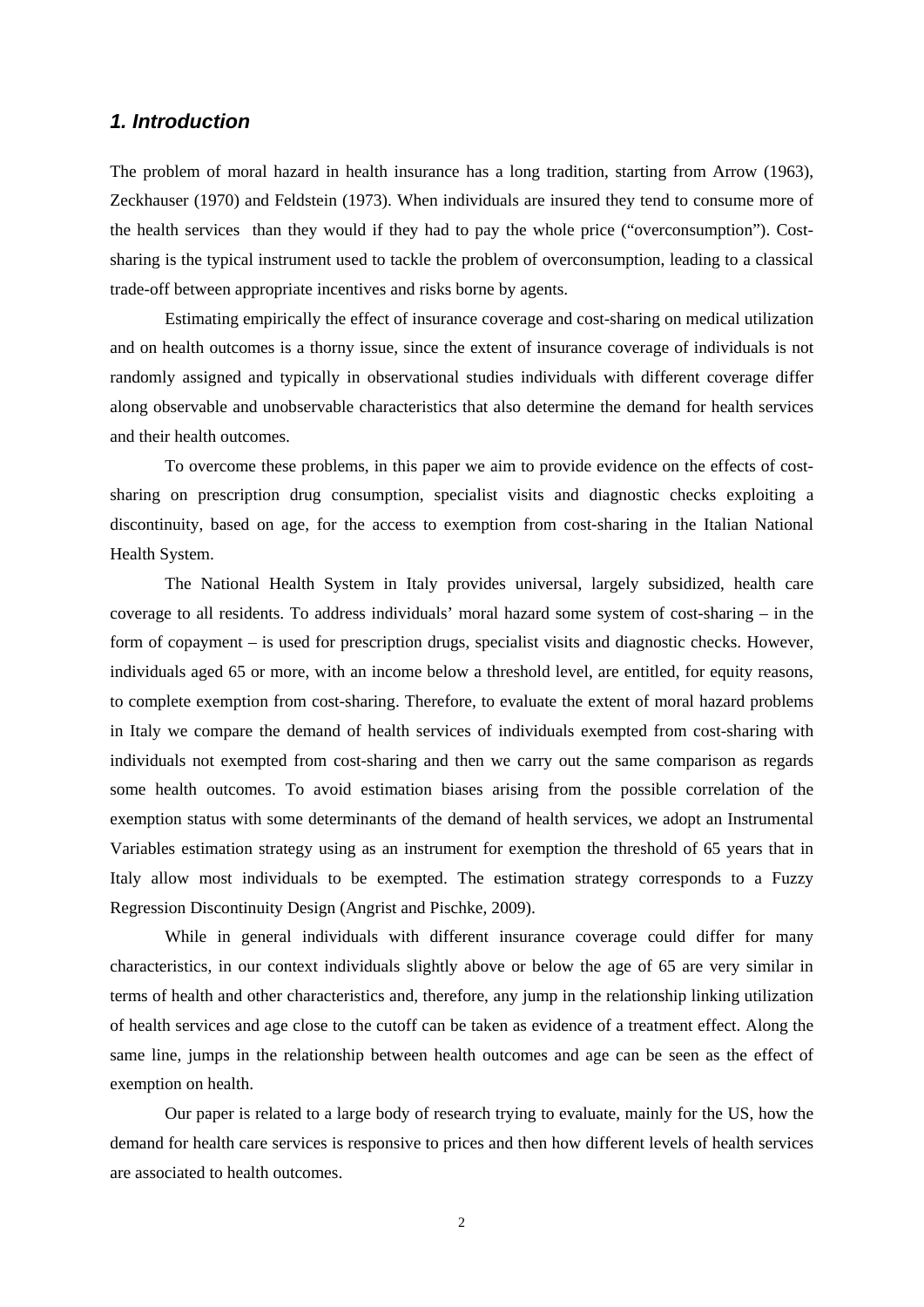The most rigorous evidence comes from two very well-known experiments conducted in the US. The RAND Health Insurance Experiment (HIE) is a randomized experiment conducted in the mid-1970s. It involved almost 4,000 individuals and randomly assigned families to one of 14 different insurance plans that differed in cost sharing and out-of-pocket limit and provided convincing evidence that health care demand is sensitive to the price (with an elasticity of about –0.2) and that individuals' health does not improve when health care increases (Manning *et al.*, 1987; Newhouse, 1993).<sup>1</sup> In another famous and more recent experiment, carried out in Oregon in 2008, a group of uninsured lowincome individuals were selected randomly and given public health insurance as Medicaid (Finkelstein *et al.*, 2012). The treatment group with access to public health insurance showed significantly higher health care utilization (emergency department visits, prescription drugs, hospitalization) than the control group. The greater utilization of health services led to marginally better self-reported physical health and considerably improved mental health for the treated.

A few natural experimental studies have tried to evaluate how demand for health care services depend on prices. Cherkin, Grothaus and Wagner (1989) analyze a natural experiment consisting in the introduction of a \$5 copayment rate for state employees in Washington in the mid-1980s, while no change occurred for federal employees. The authors find a considerable reduction in primary and specialty care visits for treated. Similarly, Selby, Fireman and Swain (1996) find a significant drop (–15%) in the use of the emergency department after the introduction of a copayment for some employees relative to a control group of employees for whom the copayment did not increase. Goldman *et al.* (2004), Landsman *et al.* (2005) and Tamblyn *et al.* (2001) Gaynor, Li and Vogt (2007) find that prescription drug use is price sensitive, with elasticities ranging from –0.1 (for essential drugs or drugs related to chronic conditions) to –0.4.

Some studies have tried to verify the effects on health of a reduction in demand for health care: Hiesler *et al.* (2004) and Piette *et al.* (2004) show that health is worse for individuals using less prescription drugs because of their high costs, while Schoen *et al.* (2001) find that poor patients have better health thanks to the provision of free prescription drugs. Tamblyn *et al.* (2001) find that, after the introduction of cost-sharing, hospitalizations for the elderly increased significantly.

While many of previous studies focused on non-elderly, Chandra, Gruber, and McKnight (2010) study the effects of copayment increases for prescription drugs and physician visits on retired public employees in California and find a reduction in prescriptions and visits. However, an adverse effect emerged on the health of chronically ill individuals, with a subsequent rise in hospital care.<sup>2</sup>

<sup>&</sup>lt;sup>1</sup> However, the small treatment groups make hard to statistically compare outcomes and the high number of drop-outs and large differences in attrition rates between groups undermine the internal validity of the experiment (Angrist and Pischke, 2015).

<sup>&</sup>lt;sup>2</sup> The consumption of public and private health services for Italy in relation to their costs and substitutability have been examined in Fabbri and Monfardini (2009) and Atella and Deb (2008). Fabbri and Monfardini (2009) investigate the role of waiting times and charges on the consumption of public and private specialist visits. Although they find that waiting times and charges, respectively, reduce the demand for public and private specialist care, the cross-elasticities are not statistically significant and hence there is no substitution effect between the demand for public and private specialists. Charges only act as a deterrent to consumption in the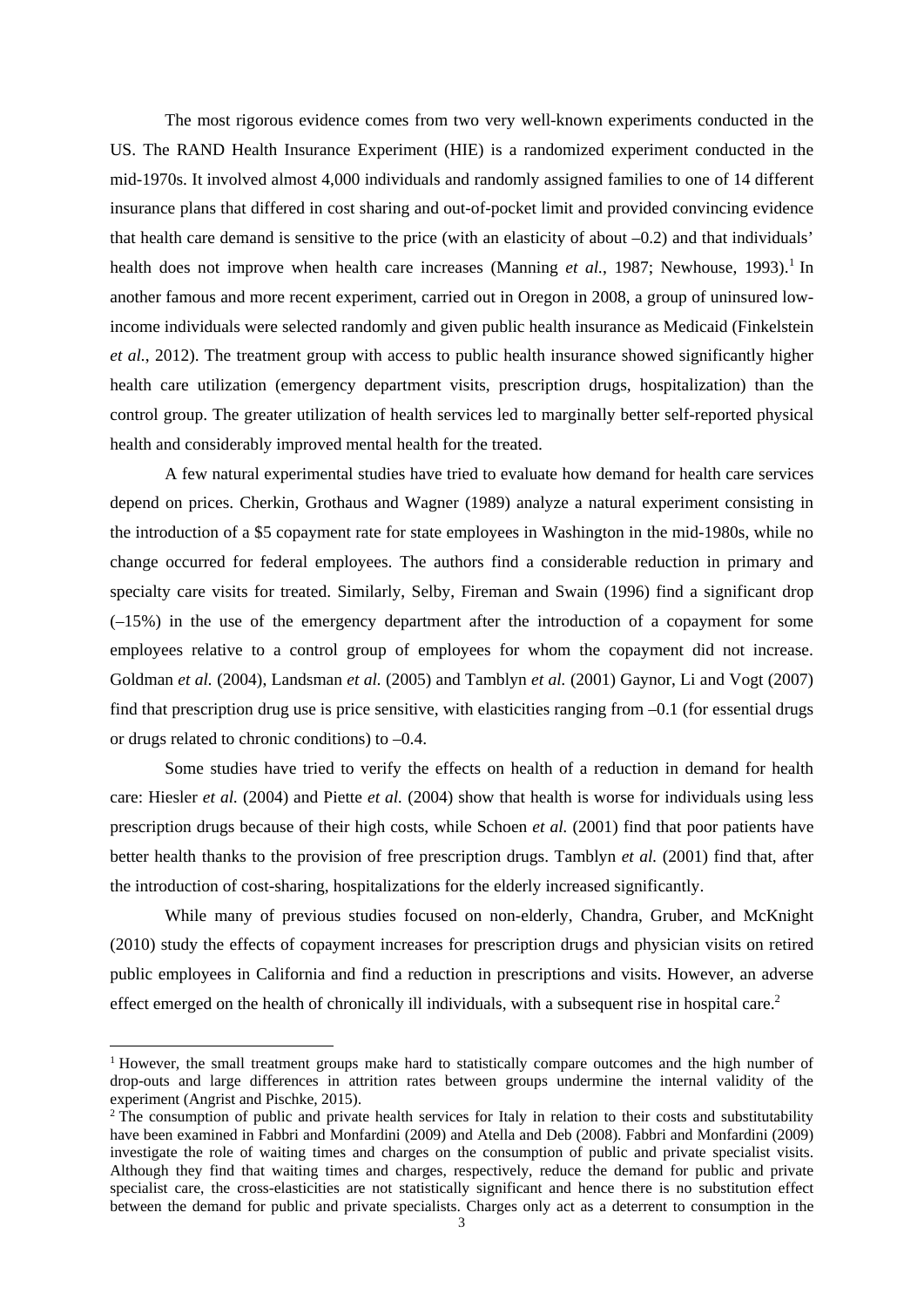Recently, some studies use Regression Discontinuity Designs to estimate the impact of insurance coverage on the use of emergency departments and hospitals. Anderson, Dobkin and Gross (2012) exploit the threshold of individuals aged 19 "aging out" of their parents' insurance plans, while Anderson, Dobkin and Gross (2014) compare individuals just younger and older than 23, the threshold after which students are no longer eligible for their parents' health insurance. In both papers the authors find that the uninsured drastically reduce emergency department visits and hospital admissions.

Two recent papers of Card, Dobkin and Maestas (2008; 2009) – which are closely related to our work – carry out RD analyses for the US exploiting the fact that at age 65 people become eligible for Medicare. Insurance coverage jumps from 90% to 98% at age 65 for the population as a whole and people transit from private to public insurance. Card, Dobkin and Maestas (2008) analyze hospital admissions in three American states and find large increases in hospitalization rates at age 65 but with heterogeneous responses across socioeconomic groups and type of service. Doctor visits increase more for groups that previously lacked insurance, while hospital admissions for expensive procedures increase more for previously insured groups with supplementary coverage. Card, Dobkin and Maestas (2009) find that admission rates in hospitals and comorbidities of severely ill individuals below or above age 65 are similar, but patients older than 65 receive a significantly higher number of services in the hospital. Furthermore, the mortality rate of individuals aged 65 eligible for Medicare is also significantly lower.<sup>3</sup>

Almost all of the randomized and natural experimental studies have been conducted in the US while other health systems suffer from a lack of rigorous empirical evidence. The Italian National Health System is very different from the US system and it is interesting to analyze the effects of costsharing on healthcare demand in this context. In fact, while healthcare services are costly to patients even under Medicare (prescription drugs and routine checks were not exempted until recently), some categories of individuals in the Italian system are given complete exemption from health services costs. Therefore, we are able to investigate how the demand for several health services is affected by variations in the copayment, with no other change in the insurance status.

Using the described Fuzzy RDD, we find that individuals with exemption from cost-sharing  $$ because they are just above the threshold of 65 – use significantly more health care services than individuals just below the threshold: specialist visits and diagnostic checks increase by more than 50 percent, while the use of prescription drugs raises of about 15-20 percent. However, we show that

<u> 1989 - Johann Stoff, amerikansk politiker (d. 1989)</u>

private sector which is not substituted for more public care. Atella and Deb (2008) examine the relationships between health care visits to general practitioners or public and private sector specialists. General practitioners and public and private specialists are found to be substitute sources of medical care.

<sup>&</sup>lt;sup>3</sup> Other works finding that Medicare leads to an increase in the use of health services are Dow  $(2004)$  – who compares changes in hospitalization rates from the period before the introduction of Medicare to the period after its introduction finding an increase among individuals older than 65 – and McWilliams et al. (2007) – who show an increase of hospitalizations and doctor visits among previously uninsured individuals with previous health problems. See Carrieri (2010) for a review of the literature.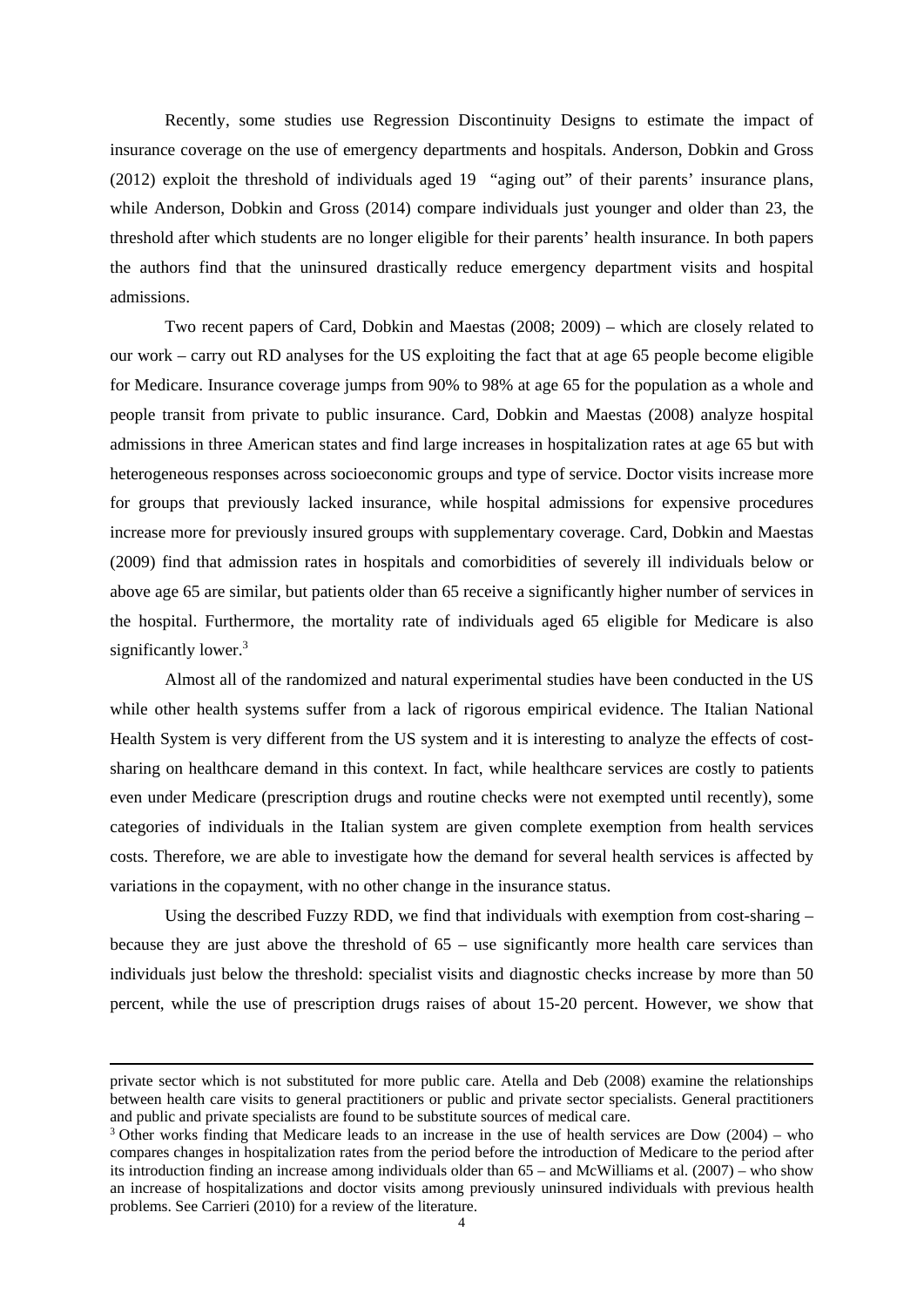health outcomes do not differ for people around the threshold in terms of the probability of incurring serious health problems, subjective perceived health and probability of going to the hospital.

The evidence on the high responsiveness of health services demand is relevant from a policy point of view to tackle the problem of an excessive growth of health spending, especially if the recent trends of increasing life expectancy, ageing population and supply of new pharmaceuticals and new tests will continue in the future.

The paper is organized as follows. In Section 2 we briefly describe the Italian National Health System and the dataset used in the empirical analysis. Section 3 presents the estimation strategy adopted and the estimation results for specialist visits and diagnostic checks. Section 4 examines the impact on prescription drug consumption, distinguishing the effects among regions applying the copayment and those not applying it. Section 5 presents the RD analysis to investigate the effects on health outcomes. Section 6 concludes.

### *2. The Italian National Health System and the Data*

The Italian National Health system (NHS) provides universal and largely free health care coverage to all residents. Specifically, the NHS entitles residents to visit a General Practitioner (called "family doctor") and a pediatrician. This allows patients to undergo free outpatient and in-home medical examinations and to obtain prescriptions for drugs, specialist medical services and diagnostic tests. Residents are allowed to undergo free hospital accommodation and treatments (including tests, surgery and medication during hospitalization), and other services at a local health unit ("Consultorio"). The NHS is mostly under the control of the 20 regional governments, although the general framework is designed at the national level.

Drugs are strongly subsidized when prescribed by a General Practitioner (GP). Individuals are required to pay as a copayment only a small fraction of the price – the so called "Ticket". Currently, the cost to the patient is based on a rather complex structure and differ from one region to another. In most of the regions, the copayment is required for everyone except for those who are entitled to complete exemption, that is, patients with disabilities, chronic diseases, older than 65 years with low income, unemployed. The amount – which depends on the type of medicine and on clinical effectiveness – is on average  $2 \in \text{for each prescription and } 4 \in \text{for each drug package. In some other}$ regions – which we call "Regions without Copayment" (Valle d'Aosta, Friuli Venezia Giulia, Emilia Romagna, Toscana, Marche, Umbria, Basilicata, Sardegna) – under the prescription of a GP drugs are completely free for all.

Specialist visits can be typically prescribed by a GP and require a copayment of around  $\epsilon$ 36 for visit, applied in all the regions with small variations on the amount – except in the cases of exemption based on age, income and health status described above. The same mechanism is applied for diagnostic tests, for whom copayment depends on the type of test.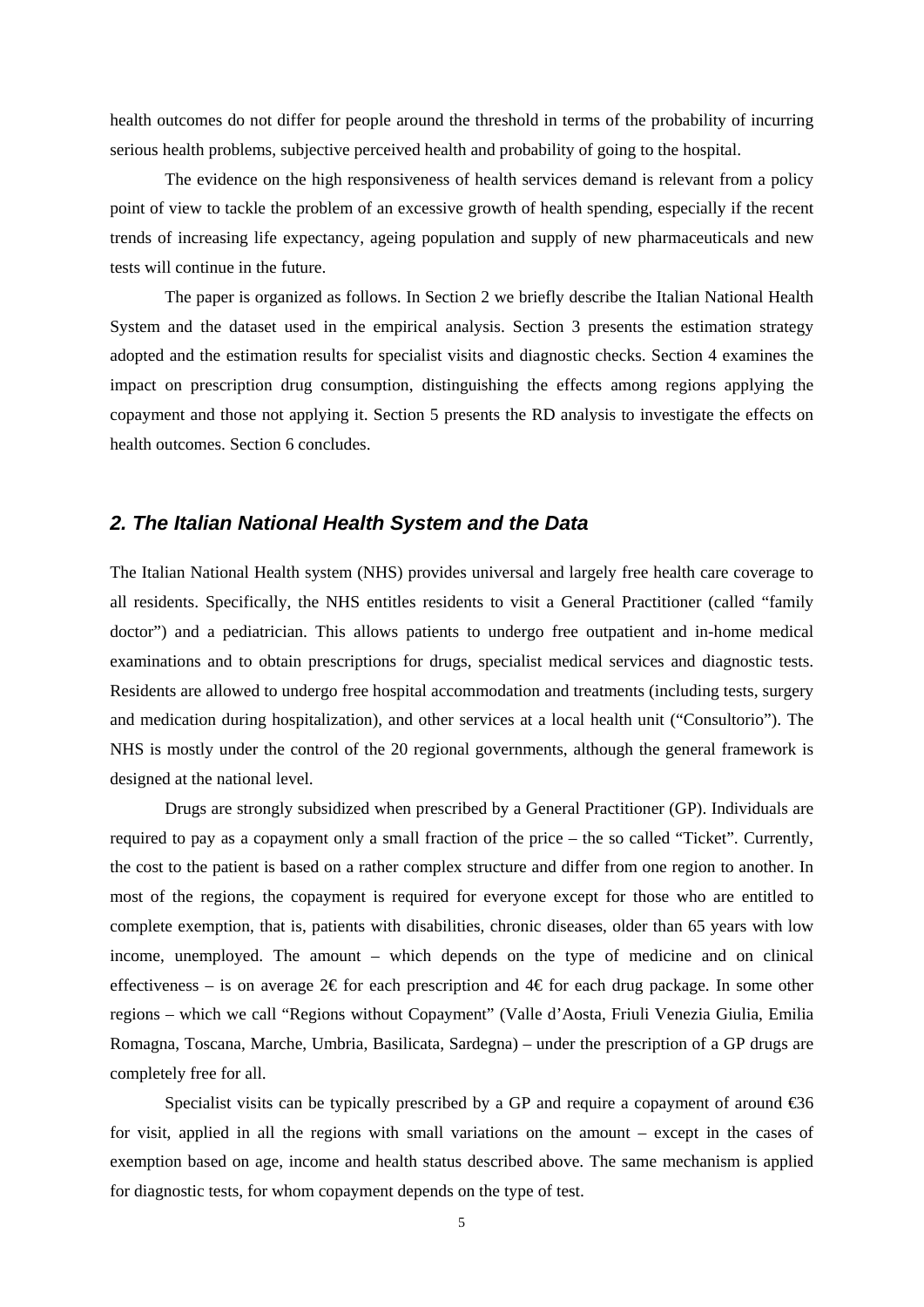Surgeries and hospitalization provided by any public or private accredited hospitals are completely free of charge for everyone. Hospital admission occurs when prescribed by a GP. Patients are given free choice about the preferred structure. Emergency care expenses are also on charge of the NHS (a copayment is required for cases judged as not urgent).

Cost-sharing schemes – extensively applied since 1978 when the NHS was introduced – were aimed at introducing the principle of universality and equitable access to primary care to all residents, but at the same time they represent an instrument to protect against moral hazard and discourage overconsumption of health services and a way to raise public revenues.

The specific rule that we exploit for our empirical analysis is that as individuals get 65 or older and the (gross) income level of their family does not exceed 36,150 euros in the last year, they become exempted by the copayment for prescription drug consumption, specialist visits and diagnostic tests. It is worthwhile to note that the exemption is not a deterministic function of age, since from one hand individuals can be exempted before age 65 in case of permanent health problems or unemployment status and, on the other hand, are not entitled to the exemption after 65 if their family income is above the threshold level.

For specialist visits and diagnostic tests we run a standard Fuzzy RDD consisting in an IV analysis using as an instrument for the exemption status the 65 age threshold. To identify the effect of exemption from cost-sharing on prescription drug consumption, we exploit an additional characteristic of the Italian system: copayment is used in some regions but not in others. We carry out our RD analyses on the two sets of regions and we find that the threshold of age  $65$  for exemption – as expected – affects drug consumption in regions with copayment but has no effect in regions without copayment. This reassures us that the effect of age 65 is the result of exemption and is not related to some spurious correlation of age with some unobservable factor.

The dataset we use for our empirical analysis is the latest available wave (conducted between 2012 and 2013) of the Survey "Italian Health Conditions and Use of Health Services" provided by the Italian National Statistical Office (ISTAT). This survey is conducted on a nationally representative sample of 49,811 households for a total of 119,073 individuals and collects a wide range of information on individual demographic and socio-economic characteristics – age, gender, education, marital status, citizenship, main activity, region of residence, etc. – health conditions and use of health services.

We restrict our sample to individuals aged between 25 and 84 years. This leaves us with a sample of 87,685 observations. However, we estimate all our regressions on three symmetric windows across the threshold of age 65:

- 1) Window 1: age between 50 to 79 (43,934 obs.);
- 2) Window 2: age between 55 to 74 (29,618 obs.);
- 3) Window 3: age between 60 to 69 (15,004 obs.).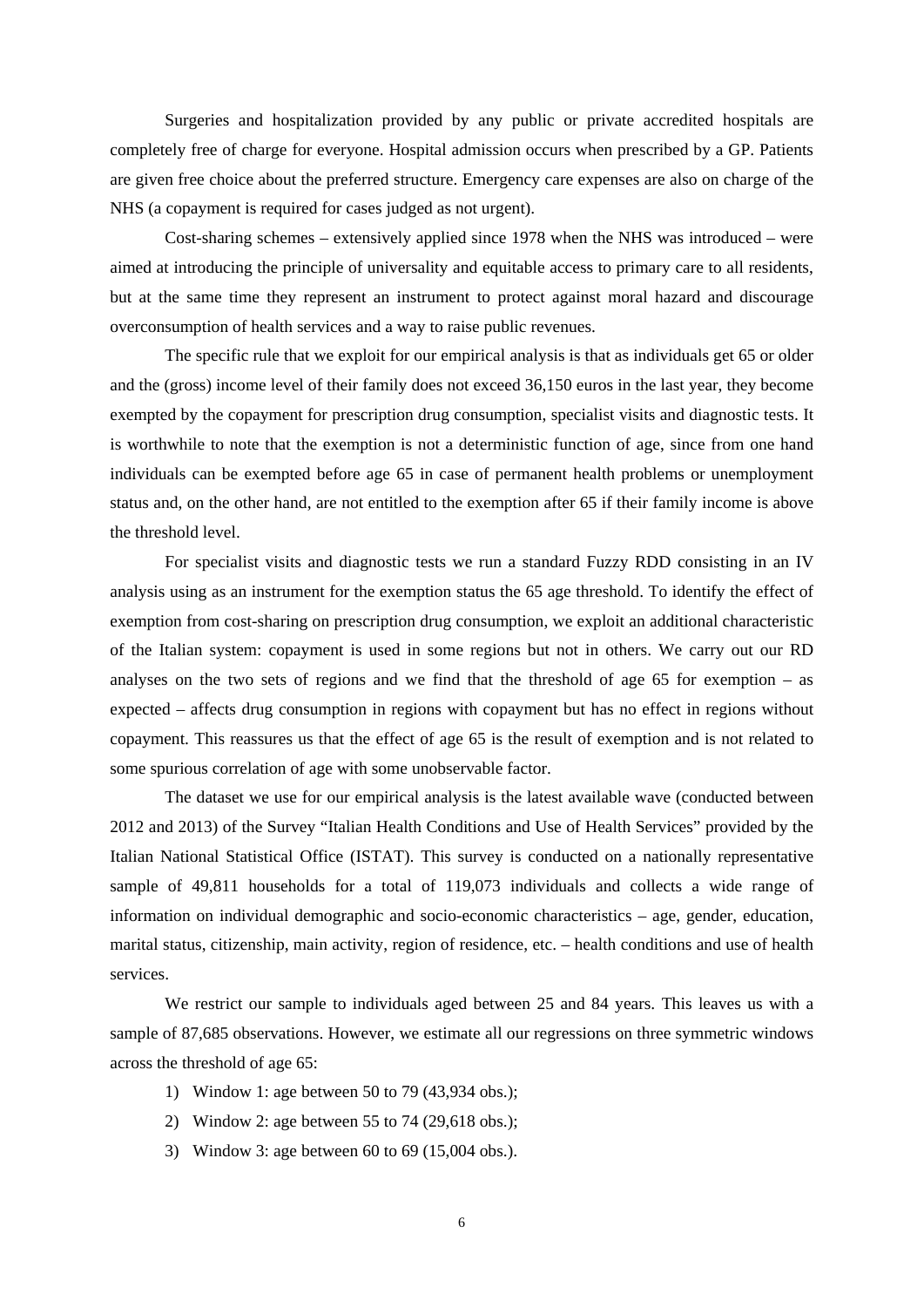Our main variables are built as follows. *Age65* is a dummy equal to one if an individual is aged 65 or older. *Prescription Drug Consumption* is a dummy variable taking the value of one if an individual made use of prescription drugs in the latest two weeks prior to the interview and zero otherwise. *Specialist Visits* is a dummy variable taking the value of one if an individual undertook at least one specialist medical visit in the latest four weeks and zero otherwise. <sup>4</sup> *Diagnostic Tests*  represents the number of laboratory diagnostic tests (blood tests, urine tests, pap tests, etc.) carried out in the latest four weeks.

*Exemption* is a dummy equal to one if an individual declares to have total exemption from the copayment or "Ticket" (no costs for health services).

*Serious Health Problems* is a dummy equal to one if an individual had some health problems that limited daily activities in the latest four weeks. *Health Status* is a variable taking values from 1 ("very bad") to 5 ("very good") indicating self-evaluated health status.

Descriptive statistics are reported in Table 1. About 18% of individuals in the main sample are completely exempted from cost-sharing; 56% used prescription drugs recently; 16% visited a specialist; 0.30 are the average diagnostic tests carried out. 12.6% had serious health problems; Health status has a mean of 3.7, almost 8% report to have a bad health while about 64% has a good or very good health.

Among individual characteristics, we take into account *Age* (52.9 is the average age; 26.8% are 65 or older), gender (females are 52%), *Education*<sup>5</sup> (10 years on average); *Married* (if the respondent is currently married or cohabiting, 65%); *Immigrant* (if foreign citizen, 5.6%); dummies for the main activity: *Employed*, *Unemployed*, *Retired*, *Other Non-Labor Force*; 20 dummies for region of residence (42% are from Northern regions; 18% from Center and 40% from South); *BMI* is the Body Mass Index (mean: 25.4); *Disability* is equal to one if the individual suffers for some disabilities (blindness, deafness, impaired mobility, and so on).

The dataset does not provide objective measures of family income but has a self-evaluation of economic resources on a four level scale (very good, adequate, poor, insufficient) and we control for the corresponding dummies. Finally, we control for quarterly dummies to take into account seasonal effects.

<sup>&</sup>lt;sup>4</sup> The specialist visits that we consider are: cardiology; orthopedics; gastroenterology; otolaryngology; eye exam; geriatrics; endocrinology; psychiatry and psychotherapy; dermatological; venereology; obstetrics and gynecology; neurology; urology.

<sup>&</sup>lt;sup>5</sup> Following a common practice, we use education as a discrete variable and recode education considering the years necessary to attain a given educational level. Education is set at zero for no educational qualification; 3 for some primary school; 5 for primary school; 8 for middle school; 11 for some High School; 13 for High School; 16 for First Level Degree, 18 for Second Level Degree and 21 for postgraduate qualification.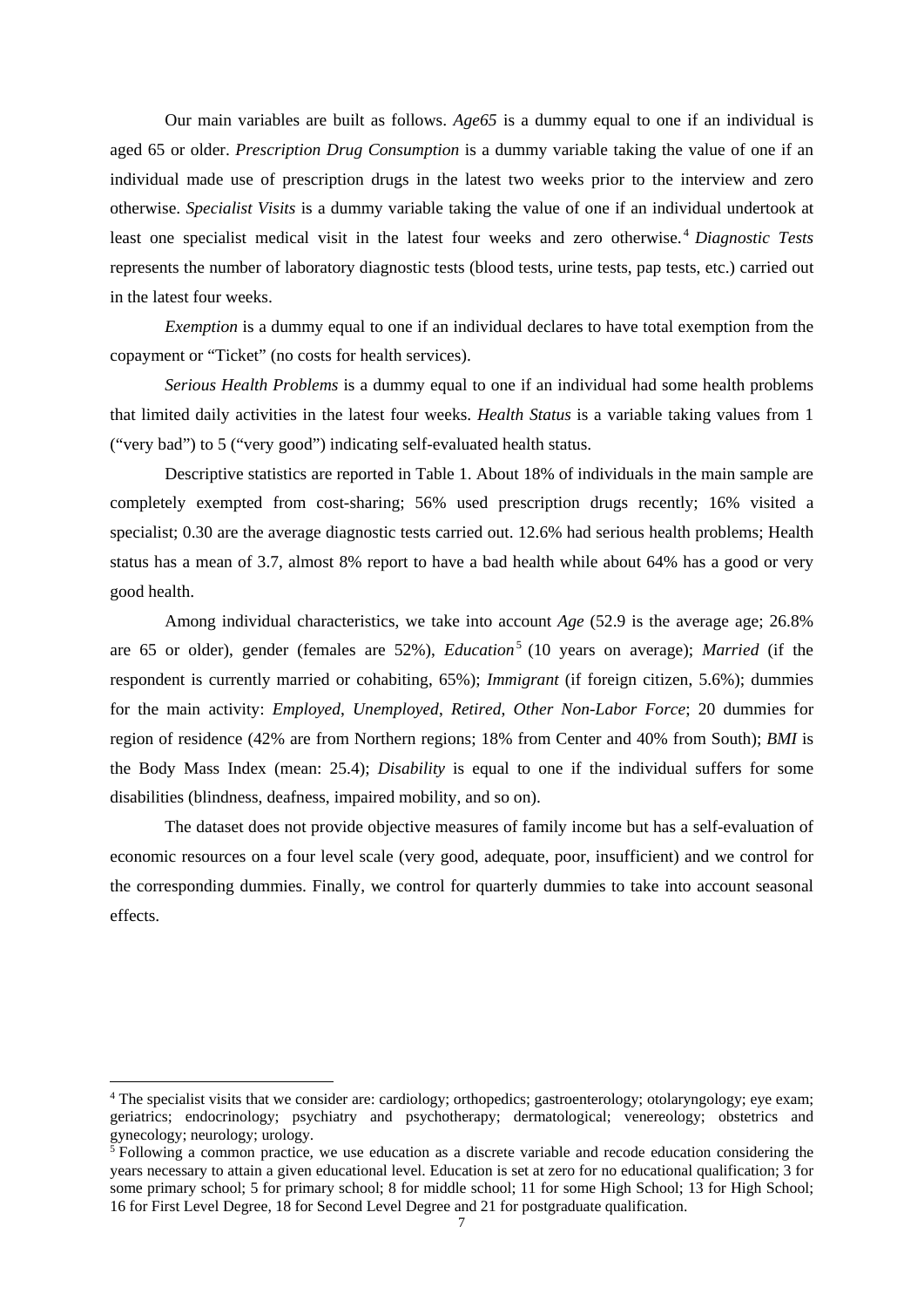| Variable                      | <b>Mean</b> | Std. Dev. | Min      | <b>Max</b> | <b>Obs</b> |
|-------------------------------|-------------|-----------|----------|------------|------------|
| Exemption                     | 0.180       | 0.385     | $\theta$ |            | 87685      |
| Prescription Drug Consumption | 0.560       | 0.496     | $\theta$ |            | 87685      |
| <b>Specialist Visits</b>      | 0.163       | 0.370     | $\theta$ |            | 87685      |
| Diagnostic Tests              | 0.302       | 0.854     | 0        |            | 87685      |
| Serious Health Problems       | 0.126       | 0.332     | 0        |            | 87685      |
| <b>Health Status</b>          | 3.693       | 0.848     |          |            | 87685      |
| Age                           | 52.928      | 15.723    | 25       | 84         | 87685      |
| Age $>= 65$                   | 0.268       | 0.443     | $\theta$ |            | 87685      |
| Female                        | 0.522       | 0.500     | $\theta$ |            | 87685      |
| Education                     | 10.056      | 4.280     | $\theta$ | 21         | 87685      |
| Married                       | 0.648       | 0.478     | 0        |            | 87685      |
| Immigrant                     | 0.055       | 0.227     | $\theta$ |            | 87685      |
| Employed                      | 0.462       | 0.498     | 0        |            | 87685      |
| Retired                       | 0.246       | 0.431     | 0        |            | 87685      |
| Unemployed                    | 0.093       | 0.290     | 0        |            | 87685      |
| Other Non-Labor Force         | 0.199       | 0.399     |          |            | 87685      |
| BMI                           | 25.365      | 4.424     | 12.457   | 163.966    | 87685      |
| Disability                    | 0.066       | 0.249     | $\theta$ |            | 87685      |

#### **Table 1. Descriptive Statistics**

Dataset: Survey "Italian Health Conditions and Use of Health Services" (2012-2013) ISTAT.

# *3. Cost-Sharing Exemption and the Demand for Healthcare Services*

### *3.1. The Estimation Strategy*

To deal with endogeneity problems, as is standard in the literature, we follow an Instrumental Variable estimation strategy. Thanks to the cutoff rule adopted in the NHS to give exemption from cost-sharing it is possible to evaluate the effects of exemption by using a Fuzzy Regression Discontinuity Design and by considering the dummy *Age65* as an instrument for the exemption. Therefore, in our framework the treatment status is probabilistically determined as a discontinuous function of age (Lee and Lemieux, 2010; Angrist and Pischke, 2009).

Following most of the papers in the literature, we use a parametric approach. Formally, we estimate the following model:

[1] 
$$
Y_i = \beta_0 + \beta_1 Exemption_i + f(Age_i) + \beta_2 X_i + \varepsilon_i
$$

$$
[2] \quad \text{Exemption}_i = \phi_0 + \phi_1 Age65_i + g(Age_i) + \phi_2 X_i + \upsilon_i
$$

where  $Y_i$  is a measure of health services utilization (specialist visits, diagnostic checks, prescription drug consumption) of individual *i*; as explained above, *Exemption*<sub>i</sub> is a dummy variable representing complete exemption from cost-sharing;  $f(Age_i)$  and  $g(Age_i)$  are two flexible functional forms relating *Age*, respectively, to health services usage and *Exemption*<sub>*i*</sub>;  $X_i$  is a vector of individual characteristics (gender, years of education, immigrant, marital status, region of residence, working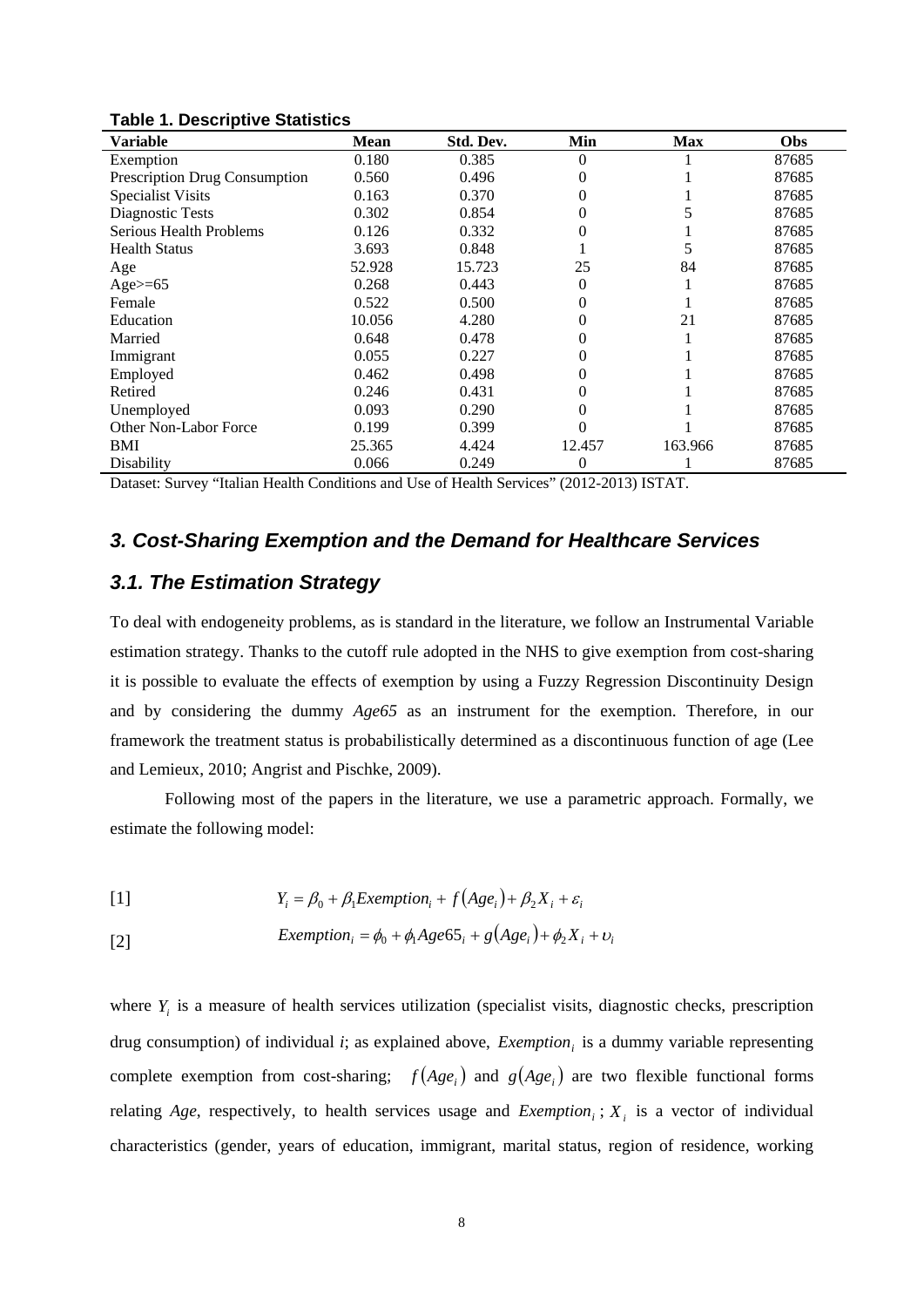conditions, subjective evaluations of economic resources, disabilities, etc.), that we use to increase the precision of estimates;  $\varepsilon_i$  and  $v_i$  are random error terms.

Equation [2] represents the first stage of the relationship between the probability of receiving exemption from cost-sharing and *Age*. The parameter  $\phi_1$  estimates the effect of *Age65* on the effective *Exemption*.

Equation [1] assumes that health services demand is related to *Age*, since individuals at different age tend to use different amounts of health services. However, the relationship between health services consumption and age can be estimated by using a smooth function. Under the assumption that the relationship between the outcome variables and *Age* is continuous in a neighborhood of the cutoff point, any jump in the dependent variable due to exemption in proximity to the cutoff point can be interpreted as evidence of a treatment effect. Therefore, the parameter  $\beta_1$ measures the causal impact of *Exemption* on health care use.

## *3.2. Impact of Cost-Sharing Exemption on Specialist Visits*

We first examine the impact of exemption on the probability of undertaking a specialist visit. As explained above, we use a parametric approach and run several IV regressions, controlling for different polynomial of age and for a number of variables that could affect the probability of health services usage.

 In column (1) of Table 2 we control only for *Age*, while in columns (2) and (3) we control, respectively, for a quadratic and cubic polynomial of *Age*. Starting from column (4) we control for a number of variables that could be both correlated to the exemption status and affecting health services demand: in column (4) we control for *Female*, years of *Education*, *Married*, *Immigrant*. In addition, we include 20 regional dummies, to take into account regional differences in health and health services, and dummies for quarters to capture seasonal effects. In column (5) we add controls for employment condition (*Retired*, *Unemployed*, *Other Non-Labor Force*, leaving as reference category *Employed*) and three dummies for income levels, subjectively evaluated (the lowest category of income is the reference). Finally, in column (6) we add controls for *BMI* and for *Disability*.

 In all the regressions we run Standard Errors are robust to heteroskedasticity and allowed for clustering at the *Age* level (Lee and Card, 2008). All the regressions are weighted by sampling weights.

#### **First Stage Results**

Let us consider First Stage results, reported in Panel B of Table 2. We show that reaching age 65 increases the probability of exemption of about 23 percentage points. The magnitude of the effect is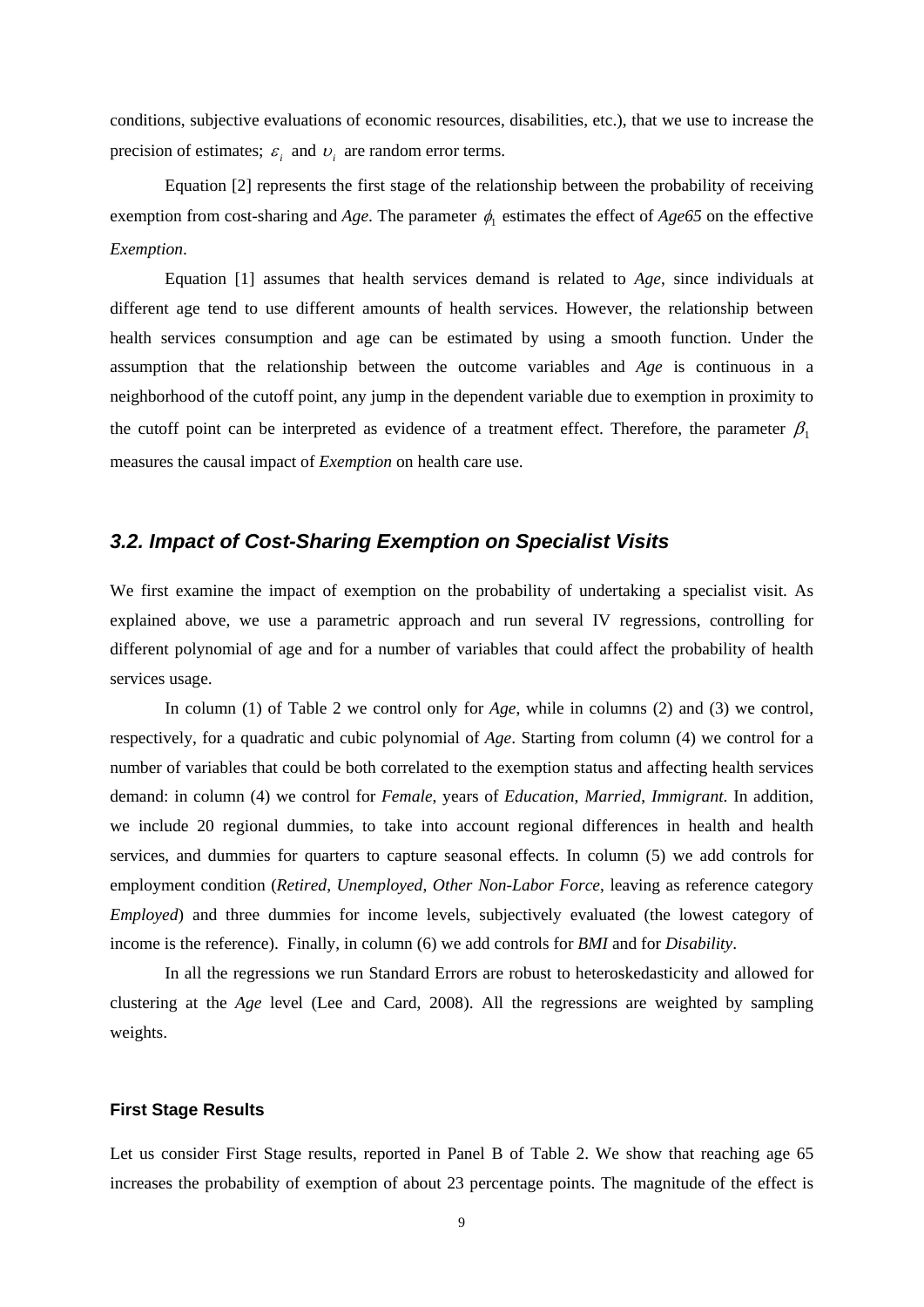remarkably stable across specifications. The instrument is highly relevant: the first-stage *F*-statistic is always 70 or higher, well above the threshold of 10 for non-weak instruments (Stock and Yogo, 2005).

|                       | (1)        | (2)        | (3)                                               | (4)          | (5)         | (6)                   |
|-----------------------|------------|------------|---------------------------------------------------|--------------|-------------|-----------------------|
|                       |            |            | <b>Panel A: Two-Stage Least Squares Estimates</b> |              |             |                       |
| Exemption             | $0.150***$ | $0.149***$ | $0.127***$                                        | $0.129***$   | $0.100***$  | $0.114***$            |
|                       | (0.016)    | (0.037)    | (0.029)                                           | (0.030)      | (0.033)     | (0.032)               |
| Age                   | $0.001***$ | 0.001      | $-0.012***$                                       | $-0.016***$  | $-0.012***$ | $-0.016***$           |
|                       | (0.000)    | (0.001)    | (0.004)                                           | (0.004)      | (0.004)     | (0.004)               |
| Age $^{\wedge}2$      |            | 0.000      | $0.000***$                                        | $0.000***$   | $0.000***$  | $0.000***$            |
|                       |            | (0.000)    | (0.000)                                           | (0.000)      | (0.000)     | (0.000)               |
| Age $^{\wedge}3$      |            |            | $-0.000***$                                       | $-0.000$ *** | $-0.000***$ | $-0.000***$           |
|                       |            |            | (0.000)                                           | (0.000)      | (0.000)     | (0.000)               |
| Female                |            |            |                                                   | $0.054***$   | $0.059***$  | $0.065***$            |
|                       |            |            |                                                   | (0.004)      | (0.004)     | (0.005)               |
| Education             |            |            |                                                   | $0.004***$   | $0.004***$  | $0.005***$            |
|                       |            |            |                                                   | (0.001)      | (0.001)     | (0.001)               |
| Married               |            |            |                                                   | $0.025***$   | $0.024***$  | $0.028***$            |
|                       |            |            |                                                   | (0.003)      | (0.003)     | (0.003)               |
| Immigrant             |            |            |                                                   | $-0.038***$  | $-0.041***$ | $-0.037***$           |
|                       |            |            |                                                   | (0.004)      | (0.004)     | (0.004)               |
| Retired               |            |            |                                                   |              | $0.028***$  | $0.024***$            |
|                       |            |            |                                                   |              | (0.006)     | (0.006)               |
| Unemployed            |            |            |                                                   |              | 0.001       | $-0.002$              |
|                       |            |            |                                                   |              | (0.006)     | (0.006)               |
| Other Non-Labor Force |            |            |                                                   |              | $-0.006$    | $-0.014***$           |
|                       |            |            |                                                   |              | (0.005)     | (0.005)               |
| Income 2              |            |            |                                                   |              | $-0.010$    | $-0.006$              |
|                       |            |            |                                                   |              | (0.007)     | (0.007)               |
| Income 3              |            |            |                                                   |              | $-0.019***$ | $-0.012*$             |
|                       |            |            |                                                   |              | (0.007)     | (0.007)               |
| Income 4              |            |            |                                                   |              | $-0.015$    | $-0.008$              |
|                       |            |            |                                                   |              | (0.011)     | (0.011)               |
| <b>BMI</b>            |            |            |                                                   |              |             | $0.001***$            |
|                       |            |            |                                                   |              |             | (0.000)<br>$0.121***$ |
| Disability            |            |            |                                                   |              |             |                       |
|                       | $0.068***$ | $0.069**$  | $0.282***$                                        | $0.265***$   | $0.218***$  | (0.010)<br>$0.223***$ |
| Constant              | (0.008)    | (0.030)    |                                                   | (0.066)      | (0.069)     | (0.069)               |
|                       | 87685      | 87685      | (0.066)<br>87685                                  | 87685        | 87685       | 87685                 |
| Observations          |            |            |                                                   |              |             |                       |

#### **Table 2. Fuzzy Regression Discontinuity Estimates of Cost-Sharing Exemption on Specialist Visits. TSLS Estimates.**

#### **Panel B: First Stage**

| Age $>= 65$                                | $0.345***$ | $0.230***$ | $0.239***$ | $0.234***$ | $0.230***$ | $0.235***$ |  |  |  |
|--------------------------------------------|------------|------------|------------|------------|------------|------------|--|--|--|
|                                            | (0.028)    | (0.031)    | (0.027)    | (0.026)    | (0.027)    | (0.028)    |  |  |  |
| R-squared                                  | 0.245      | 0.254      | 0.255      | 0.280      | 0.296      | 0.311      |  |  |  |
| First-Stage F-statistics                   | 146.80     | 53.91      | 77.19      | 80.17      | 70.25      | 72.29      |  |  |  |
| p-value                                    | 0.000      | 0.000      | 0.000      | 0.000      | 0.000      | 0.000      |  |  |  |
| <b>Panel C: Intention To Treat Effects</b> |            |            |            |            |            |            |  |  |  |
| Age $>= 65$                                | $0.052***$ | $0.034***$ | $0.030***$ | $0.030***$ | $0.023**$  | $0.027***$ |  |  |  |
|                                            | (0.007)    | (0.009)    | (0.008)    | (0.008)    | (0.009)    | (0.009)    |  |  |  |

Notes: The Table reports IV estimates. The dependent variable is *Specialist Visits*. In regressions (4), (5) and (6) we control for 20 regional dummies and 4 quarterly dummies. Standard errors (reported in parentheses) are corrected for heteroskedasticity and allowing for clustering at *Age* level. The symbols \*\*, \*\*, \* indicate that coefficients are statistically significant, respectively, at the 1, 5, and 10 percent level. Sample weights are used.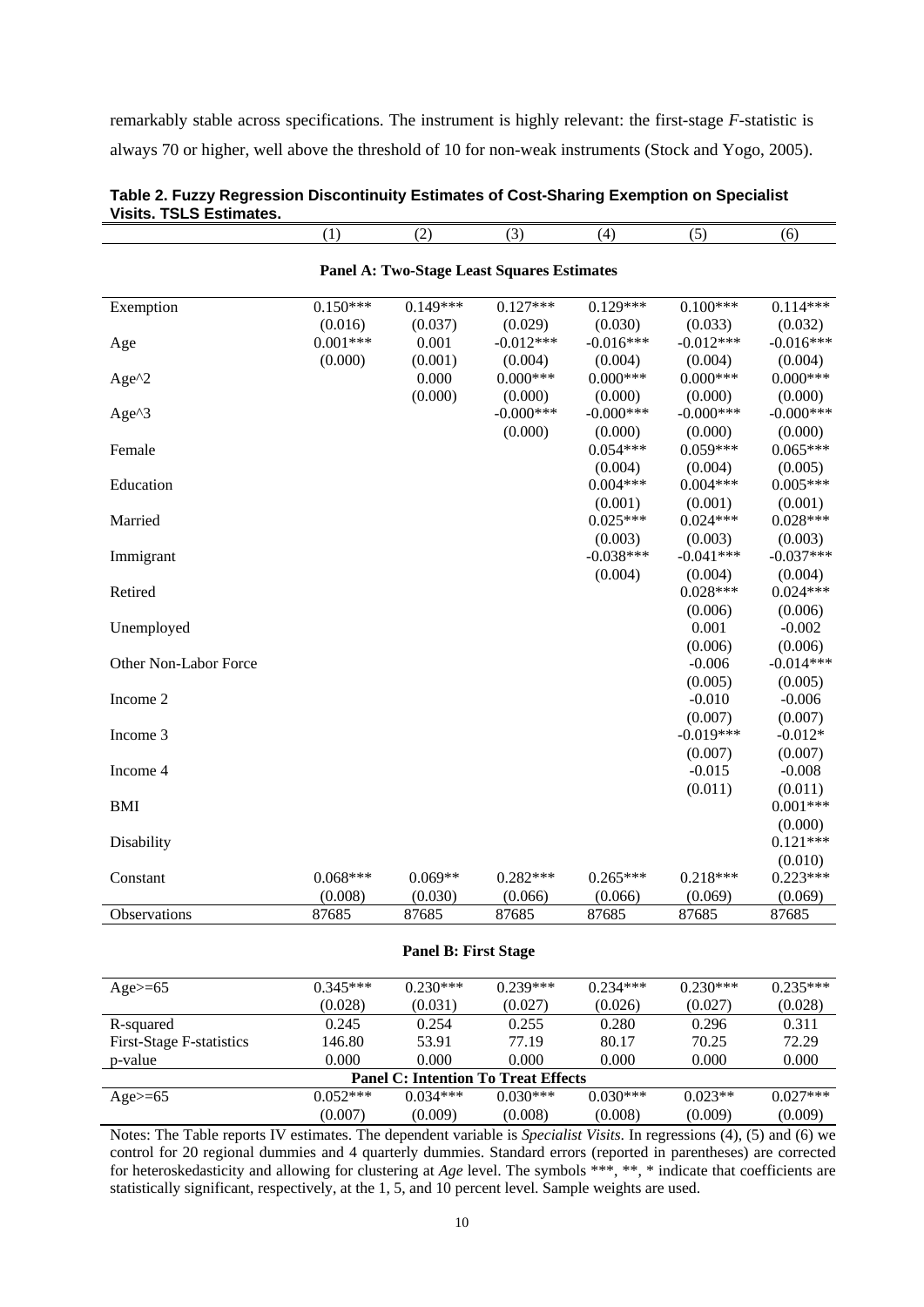In Figure 1 we show the estimated relationship between *Age* and the probability of exemption (the continuous line) based on a quadratic relationship while the red dots represent the effective rate of exemption by age levels (local averages). The vertical line shows the threshold of age 65. It is remarkable clear the jump of about 20 p.p. in the probability of being "treated" (i.e. obtaining exemption) at age 65.



**Figure 1. First Stage relationship: Cost-Sharing Exemption and Age** 

#### **Second Stage Results**

We now consider our Second Stage Estimates reported in Panel A of Table 2. In column (1), controlling only for *Age*, we find that the exemption due to the reaching of age 65 is causing an increase of the probability of undertaking a specialist visit of about 15 percentage points.

In the following specifications, with a number of control variables, we show that exemption is causing a jump in the probability of a specialist visit from 10 to 15 percentage points according to the specification (the coefficients are always highly statistically significant): this is a very strong impact ranging from 60% to almost 100%, considering that the average probability of a specialist visit is about 16%. As regards control variables, we find that females, more educated people, married and retired tend to undertake more visits, while immigrants do fewer.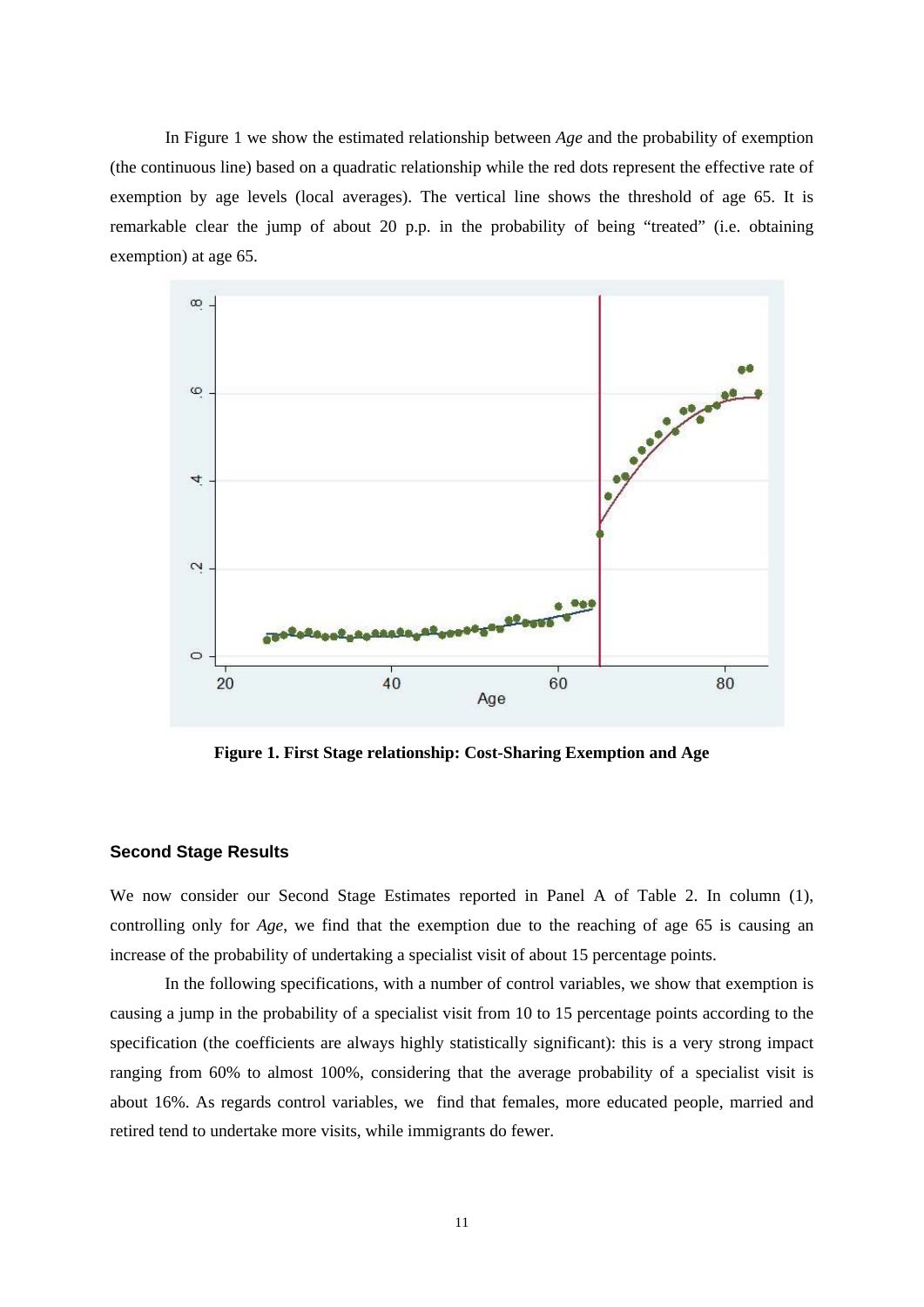In Panel C of Table 2 we report Intention-To-Treat (ITT) effects, that is, the coefficient on *Age65* of the reduced form of the model of equations (1)-(2). Reaching the age of 65 rises the probability of undertaking a specialist visit of about 3 p.p..

#### **Discontinuity Samples (Local Linear Regressions)**

Following Imbens and Lemieux (2008), we next consider only data in a neighborhood around the discontinuity. The comparison of average outcomes in a small enough neighborhood to the left and to the right of the threshold value should estimate our effect of interest in a way that does not depend on the correct specification of the model for the conditional expected function.

In Table 3 are reported estimation results obtained from our local linear regressions. In these specifications, *Age* is considered only in linear form. We experiment focusing on three different windows: the first considering 15 years before and after 65 (age from 50 to 79) (columns 1-3); the second considering 10 years before and after 65 (age from 55 to 74) (columns 4-6) and the last focusing on a window 5 years before and 5 years after the threshold (age from 60 to 69) (columns 7- 9). In regressions (1), (4) and (7) we control only for *Age*. In regressions (2), (5) and (8) we control for *Age*, *Female*, *Education*, *Married*, *Immigrant*, 20 regional dummies and 4 quarterly dummies. In regressions (3), (6) and (9) we control for all the variables in column (6) of Table 2.

The first stage results for these local windows are shown in Panel B of Table 3: the impact of *Age65* on *Exemption* is quite strong also on these restricted samples, with an increase of 15-20 p.p. at the cutoff.

As regards second stage estimates, in all specifications, the exemption determines a strong increase of the probability of a specialist visit (from 10 to 16 p.p.) and the effect becomes even larger in magnitude as the window is shortened. The coefficients are in line with the estimates on the whole sample and are always highly statistically significant.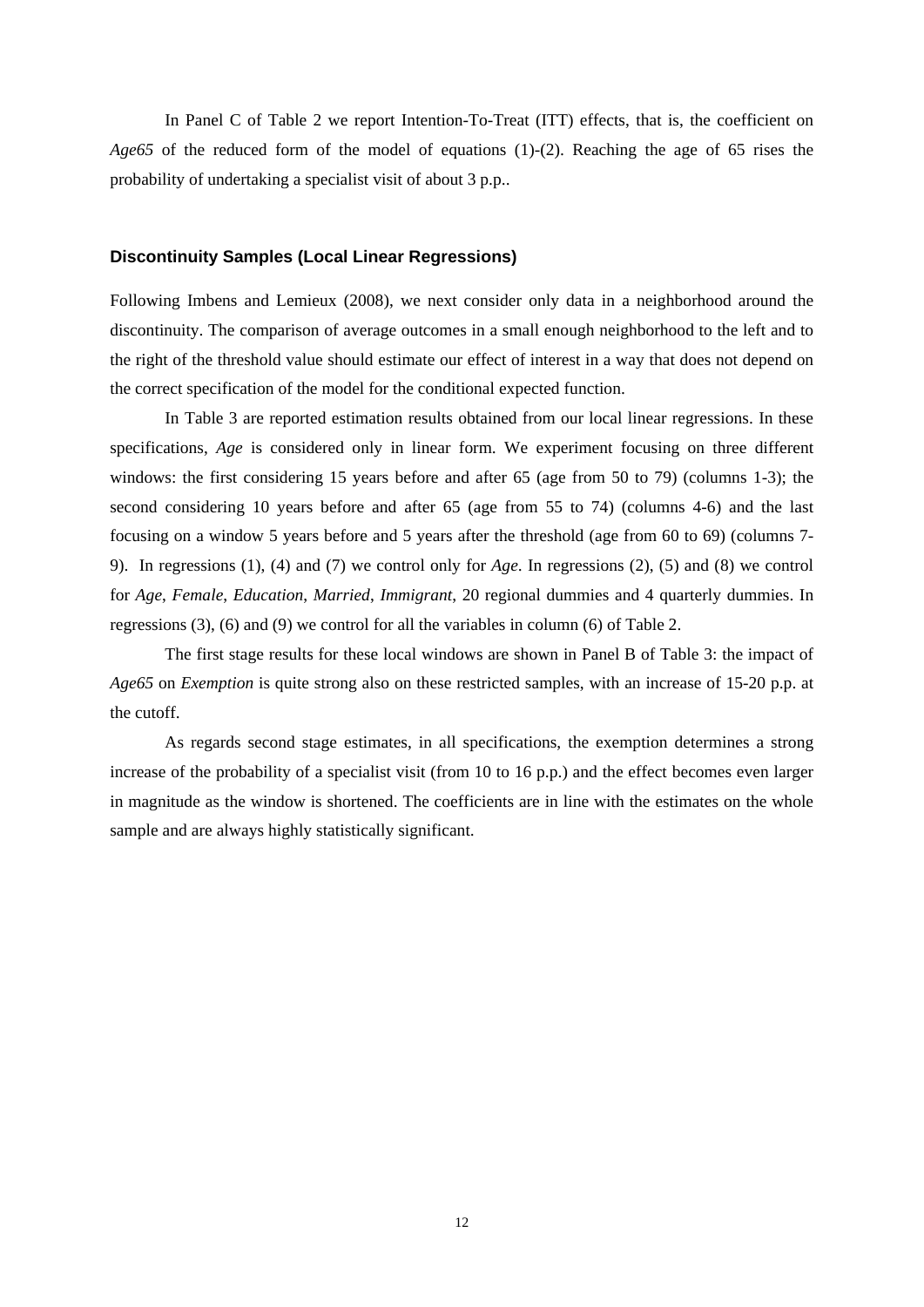|                                                   | (1)                                                                                                                               | (2)                     | (3)        | (4)                | (5)        | (6)        | (7)                     | (8)        | (9)        |
|---------------------------------------------------|-----------------------------------------------------------------------------------------------------------------------------------|-------------------------|------------|--------------------|------------|------------|-------------------------|------------|------------|
|                                                   |                                                                                                                                   |                         |            |                    |            |            |                         |            |            |
| <b>Panel A: Two-Stage Least Squares Estimates</b> |                                                                                                                                   |                         |            |                    |            |            |                         |            |            |
| Exemption                                         | $0.108***$                                                                                                                        | $0.115***$              | $0.113***$ | $0.115***$         | $0.116***$ | $0.126***$ | $0.150***$              | $0.141**$  | $0.157**$  |
|                                                   | (0.032)                                                                                                                           | (0.034)                 | (0.034)    | (0.043)            | (0.043)    | (0.044)    | (0.054)                 | (0.059)    | (0.062)    |
| Window                                            |                                                                                                                                   | $50 \leq$ Age $\leq$ 79 |            |                    | 55≤Age≤74  |            | $60 \leq$ Age $\leq 69$ |            |            |
| Obs.                                              | 43934                                                                                                                             | 43934                   | 43934      | 29618              | 29618      | 29618      | 15004                   | 15004      | 15004      |
|                                                   |                                                                                                                                   |                         |            |                    |            |            |                         |            |            |
|                                                   |                                                                                                                                   |                         |            | <b>First Stage</b> |            |            |                         |            |            |
| Age $>= 65$                                       | $0.226***$                                                                                                                        | $0.218***$              | $0.222***$ | $0.191***$         | $0.189***$ | $0.194***$ | $0.155**$               | $0.154***$ | $0.160***$ |
|                                                   | (0.042)                                                                                                                           | (0.039)                 | (0.039)    | (0.045)            | (0.044)    | (0.044)    | (0.048)                 | (0.046)    | (0.047)    |
|                                                   | Notes: The Table reports IV estimates on specific windows (Local Linear Regressions). The dependent variable is Specialist        |                         |            |                    |            |            |                         |            |            |
|                                                   | Visits. In regressions (1), (4) and (7) we control only for Age. In regressions (2), (5) and (8) we control for Age, Female,      |                         |            |                    |            |            |                         |            |            |
|                                                   | <i>Education, Married, Immigrant, 20</i> regional dummies and 4 quarterly dummies. In regressions (3), (6) and (9) we control for |                         |            |                    |            |            |                         |            |            |
|                                                   | all the variables in column (6) of Table 2. Standard errors (reported in parentheses) are corrected for heteroskedasticity and    |                         |            |                    |            |            |                         |            |            |

allowing for clustering at *Age* level. The symbols \*\*\*, \*\*, \* indicate that coefficients are statistically significant,

#### **Table 3. Local Linear Regressions. Estimates of Cost-Sharing Exemption on Specialist Visits. TSLS Estimates.**

As a robustness check, in order to avoid to impose any restriction on the underlying conditional form, we also include among controls an interaction term between *Age* and *Exemption* and use as instrumental variables *Age65* and the interactions between the latter and *Age*. This procedure corresponds to estimating separate functions on either side of the cutoff point. The impact of *Exemption* is substantially unchanged (not reported to save space).

To confirm the impact of exemption on specialist visits we consider a related outcome. In the Survey that we are using individuals are asked if they have given up undertaking a specialist visit for its costs. We build a dummy variable *Giving Up Specialist Visits* and we run the same IV regressions of Table 2 using as a dependent variable the latter dummy. We show that the probability of giving up visits reduces from 4 to 8 p.p. (the effects are highly statistically significant) when individuals are given exemption from cost-sharing because they turn 65 (estimates not reported). Similar effects of exemption are found when we focus on linear regressions on local windows.

# *3.3. Cost-Sharing and Diagnostic Tests*

respectively, at the 1, 5, and 10 percent level. Sample weights are used.

In this section we carry out the same analysis conducted above for specialist visits, investigating if the exemption from cost-sharing due to the reaching of the age 65 affects the number of diagnostic tests undertaken by individuals.

We run the same IV regressions of Table 2 and report the estimates in Table 4 (we report only the coefficient on *Exemption* to save space).<sup>6</sup> We find that the exemption increases by about 0.15-0.25

<sup>6</sup> The first stage estimates are the same of Table 2.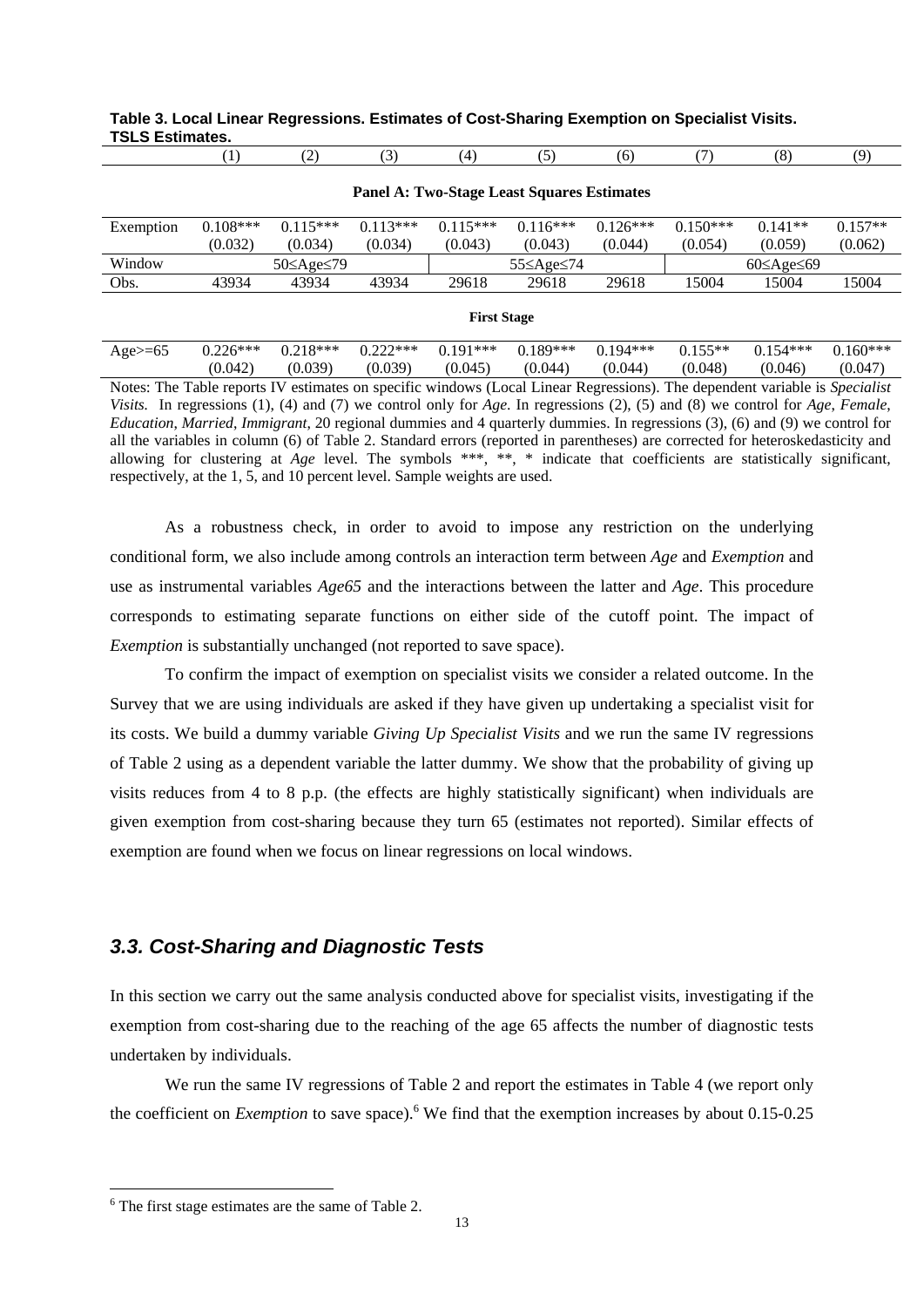the number of diagnostic checks that corresponds to a rise of more than 50%, given that the average number of tests is 0.30.

**Table 4. Fuzzy Regression Discontinuity Estimates of Cost-Sharing Exemption on Diagnostic Tests. TSLS Estimates** 

|                     |            | ົ<br>∠     | $\sim$<br>$\mathcal{L}$ | (4`                      |           | (6)        |
|---------------------|------------|------------|-------------------------|--------------------------|-----------|------------|
| Exemption           | $0.261***$ | $0.248***$ | $0.191***$              | $0.193***$               | $0.127**$ | $0.156***$ |
|                     | (0.039)    | (0.085)    | (0.057                  | (0.060)                  | (0.062)   | (0.060)    |
| <b>Observations</b> | 87685      | 87685      | 87685                   | 87685                    | 87685     | 87685      |
| $\mathbf{r}$<br>$-$ |            |            | .                       | $\overline{\phantom{a}}$ |           |            |

Notes: The Table reports IV estimates. The dependent variable is *Diagnostic Tests* See Notes of Table 2.

Furthermore, we carry out linear regressions on local windows and the estimates are reported in Table 5. Our results are confirmed in the local window regressions: the exemption causes an increase of diagnostic tests of 0.14-0.22.

**Table 5. Local Linear Regressions. Estimates of Cost-Sharing Exemption on Diagnostic Tests. Two-Stage Least Squares Estimates** 

|            |           | $\overline{\phantom{0}}$ |           | $^{\prime}$ 4) |                      | (6)        |           | (8)                     | (9)       |
|------------|-----------|--------------------------|-----------|----------------|----------------------|------------|-----------|-------------------------|-----------|
| Window     |           | 50≤Age≤79                |           |                | 55≤Age≤74            |            |           | $60 \leq$ Age $\leq 69$ |           |
| Exemption  | $0.140**$ | $0.148**$                | $0.152**$ | $0.164**$      | $0.159**$            | $0.178***$ | $0.203**$ | $0.194**$               | $0.224**$ |
|            | (0.060)   | (0.062)                  | (0.060)   | (0.070)        | (0.070)              | (0.067)    | (0.086)   | (0.091)                 | (0.088)   |
| Obs.       | 43934     | 43934                    | 43934     | 29618          | 29618                | 29618      | 15004     | 5004                    | 15004     |
| - -<br>$-$ | __        | -- -                     | $ -$      | .              | $\sim$ $\sim$ $\sim$ |            | $-$       | .                       | $ -$      |

Notes: The Table reports IV estimates on specific windows (Local Linear Regressions). The dependent variable is *Diagnostic Tests*. See Notes of Table 3.

# *4. Cost-Sharing Exemption and Prescription Drug Consumption*

In Section 3 we have shown the strong impact of exemption from cost-sharing on the probability of undertaking a specialist visit and on the number of diagnostic tests. In this Section we analyze the impact of exemption on the probability of consuming prescription drugs in the latest two weeks.

In this case, we can exploit an additional identification strategy since in some Italian regions the copayment ("Ticket") for buying prescription drugs is applied for individuals less than 65 but not for those older than 65 (similarly to the other health services such as specialist visits and diagnostic tests), whereas in the remaining regions no copayment is applied for anyone. Therefore, if the exemption status is really causing the increase of prescription drug consumption at age 65, using the same RD framework we should observe this effect for "Regions with copayment" but we should not find the same impact for "Regions without copayment".

We run separately our IV regressions for regions with and without copayment.<sup>7</sup> In Table 6 we show our TSLS estimates for regions with copayment (using the whole range of age), with about 60,000 observations. We run the same regressions as in Table 2 but we report only the coefficients on

<sup>7</sup> Preliminarily, in a simple regression with a bunch of controls (female, age, education, immigrant, married, income, occupational status, and so on) we find that individuals living in regions without copayment consume significantly more prescription drugs than individuals living in regions requiring the copayment. Obviously, this represents only a suggestive correlation and not a causal effect, since the compared regions could differ for a number of unobservable factors.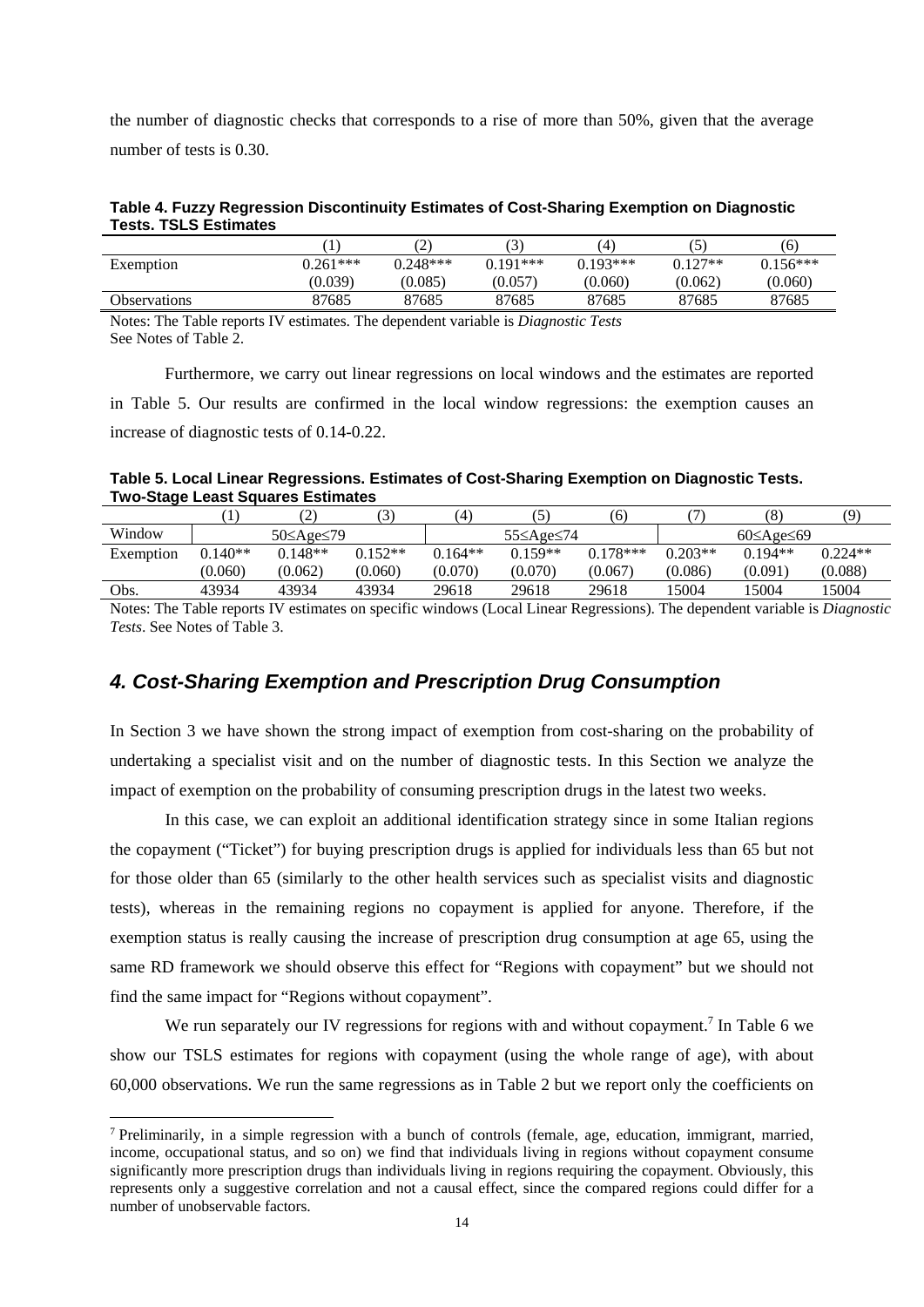*Exemption*. We find that in these regions the exemption due to the turn of age 65 is causing an increase of the probability of prescription drug consumption from 5 to 20 percentage points, according to the specification.

**Table 6. Fuzzy Regression Discontinuity Estimates of Cost-Sharing Exemption on Prescription Drug Consumption. Two-Stage Least Squares Estimates. Regions with copayment** 

| . .          |            |                   |             | .                  |         |          |
|--------------|------------|-------------------|-------------|--------------------|---------|----------|
|              |            | $\sqrt{2}$<br>. پ | ◡           | (4)                | ς       | (6)      |
| Exemption    | $0.224***$ | $0.214**$         | $117***$    | $0.104**$          | 0.055   | $0.077*$ |
|              | (0.048)    | (0.097)           | (0.040)     | (0.042)            | (0.046) | (0.043)  |
| Observations | 60556      | 60556             | 60556       | 60556              | 60556   | 60556    |
| $\mathbf{v}$ |            | $\blacksquare$    | .<br>$\sim$ | $\sim$<br>$\cdots$ |         |          |

Notes: The Table reports IV estimates. The dependent variable is *Prescription Drug Consumption*. See Notes of Table 2.

On the other hand, in Regions without copayment we find, as expected, no effect of exemption. Our TSLS are reported in Table 7. With the exception of column (1) in which we control only for Age, we find that the exemption due to the threshold of age 65 is not determining any increase in the consumption of prescription drugs: this is reasonable since in these regions no one, regardless of age, pays for prescription drugs.

The findings of a differential impact of age 65 in regions with or without copayment reassure us that the effect of the threshold of age 65 in regions with copayment is not due to some omitted factors affecting prescription drug consumption in coincidence with the age of 65, but is the causal effect of the exemption from cost-sharing.

**Table 7. Fuzzy Regression Discontinuity Estimates of Cost-Sharing Exemption on Prescription Drug Consumption. TSLS Estimates. Regions without copayment** 

|              |          | $\hat{ }$<br>∠ | ◡        | (4)      |          | (6)                    |
|--------------|----------|----------------|----------|----------|----------|------------------------|
| Exemption    | $172***$ | 0.099          | $-0.008$ | $-0.009$ | $-0.045$ | $-0.027$               |
|              | (0.055)  | (0.104)        | (0.068)  | (0.066)  | (0.073)  | (0.066)                |
| Observations | 27129    | 27129          | 27129    | 27129    | 27129    | 27129<br>$\sim$ $\sim$ |

Notes: The Table reports IV estimates. The dependent variable is *Prescription Drug Consumption*. See Notes of Table 2.

Next, as above, we run our regressions for drug consumption for the two sets of regions on limited local windows (age 50-79; 55-74: 60-69). In Table 8 we show that in regions with copayment there is a relevant effect of exemption (from 11 to 25 percentage points), although in some cases the effects are imprecisely estimated due to the low number of observations and several control variables used in the regressions.

**Table 8. Local Linear Regressions. Estimates of Cost-Sharing Exemption on Prescription Drug Consumption. Two-Stage Least Squares Estimates. Regions with copayment** 

|           |         | $\overline{ }$          |          | $\left( 4\right)$ | 5         | (6)      |         | (8)                     |          |
|-----------|---------|-------------------------|----------|-------------------|-----------|----------|---------|-------------------------|----------|
| Window    |         | $50 \leq$ Age $\leq$ 79 |          |                   | 55≤Age≤74 |          |         | $60 \leq$ Age $\leq 69$ |          |
| Exemption | 0.123   | 0.122                   | $0.114*$ | $0.190**$         | $0.192**$ | $190***$ | 0.239   | 0.233                   | $0.255*$ |
|           | (0.082) | (0.079)                 | (0.064)  | (0.079)           | (0.077)   | (0.066)  | (0.150) | (0.155)                 | (0.134)  |
| Obs.      | 30112   | 30112                   | 30112    | 20354             | 20354     | 20354    | 10335   | 10335                   | 10335    |

Notes: The Table reports IV estimates on specific windows (Local Linear Regressions). The dependent variable is *Prescription Drug Consumption*. See Notes of Table 3.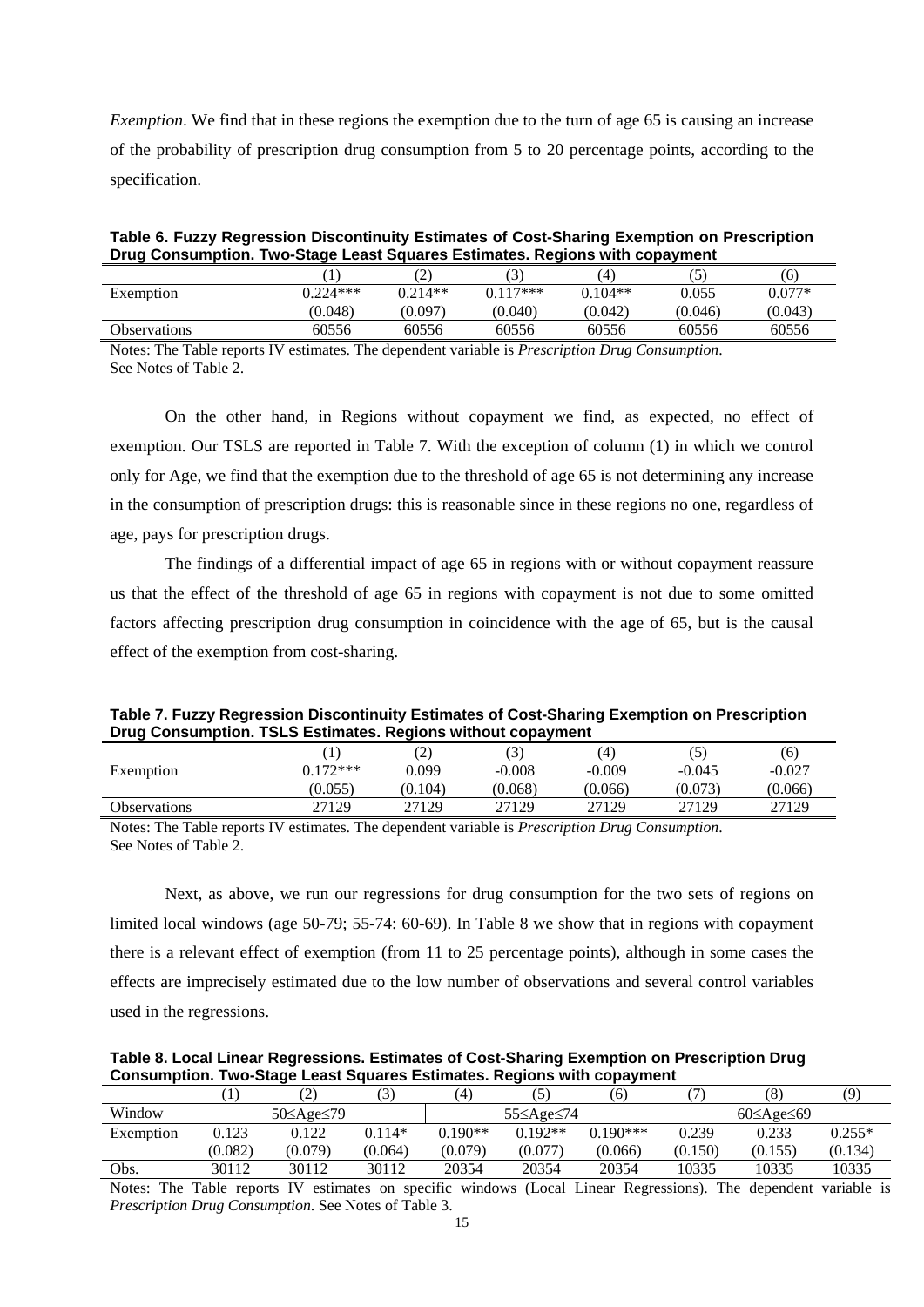In Table 9 we run the same regressions as in Table 8 but for regions without copayment. In all the specifications, we find a null effect of exemption due to age 65.

| <b>Consumption. Two-Stage Least Squares Estimates. Regions without copayment</b> |       |                |       |          |           |       |                         |       |       |
|----------------------------------------------------------------------------------|-------|----------------|-------|----------|-----------|-------|-------------------------|-------|-------|
|                                                                                  |       | $\overline{v}$ |       | 4        |           | (6)   |                         | (8    | (0`   |
| Window                                                                           |       | 50≤Age≤79      |       |          | 55≤Age≤74 |       | $60 \leq$ Age $\leq$ 69 |       |       |
| Exemption                                                                        | 0.029 | 0.025          | 0.034 | $-0.014$ | $-0.027$  | 0.009 | 0.023                   | 0.012 | 0.046 |

**Table 9. Local Linear Regressions. Estimates of Cost-Sharing Exemption on Prescription Drug Consumption. Two-Stage Least Squares Estimates. Regions without copayment** 

Obs. 13822 13822 13822 9264 9264 9264 4669 4669 4669 Notes: The Table reports IV estimates on specific windows (Local Linear Regressions). The dependent variable is *Prescription Drug Consumption*. See Notes of Table 3.

 $(0.103)$   $(0.104)$   $(0.091)$   $(0.147)$   $(0.147)$   $(0.134)$   $(0.250)$   $(0.238)$   $(0.225)$ 

#### *5. Cost-Sharing Exemption and Health Outcomes*

We have seen in the previous empirical analyses that the exemption from cost-sharing leads to a remarkable increase in specialist visits, diagnostic tests and consumption of prescription drugs. An important issue that we need to tackle is whether these rises in the use of health services determine an improvement in the health of individuals.

As measures of health outcomes a number of studies in the literature have focused on the mortality of people, on self-reported health status, or on specific indicators such as blood pressure or cholesterol. For example, Finkelstein (2007) find that the introduction of Medicare did not reduce the relative mortality of people over 65 and Card, Dobkin and Maestas (2008) show that the age profiles of self-reported health status are smooth around age 65. On the other hand, Card, Dobkin and Maestas (2009) show a reduction of mortality rates for people admitted to the hospital.

Using the same empirical strategies presented above, we investigate if the exemption from cost-sharing – through a rise in the use of health services – leads to better health outcomes looking at the probability of incurring some health problems limiting daily activities (*Serious Health Problems*) and considering a self-evaluated *Health Status* (on a scale from 1 to 5).

In this exercise we follow the existing literature but admittedly this evidence is only suggestive since health problems could take long periods of time to be solved when health services are used more intensely because of the exemption and the RDD strategy has difficulties in identifying an effect developing over time.

In Table 10 we run our IV regressions using as a dependent variable the dummy *Serious Health Problems* and instrumenting, as usual, *Exemption* with *Age65*. We find that *Exemption* (with the exception of the first column) has no impact on the probability of having health problems. The coefficient on *Exemption* is almost zero (sometimes even positive) and it is always far from being statistically significant.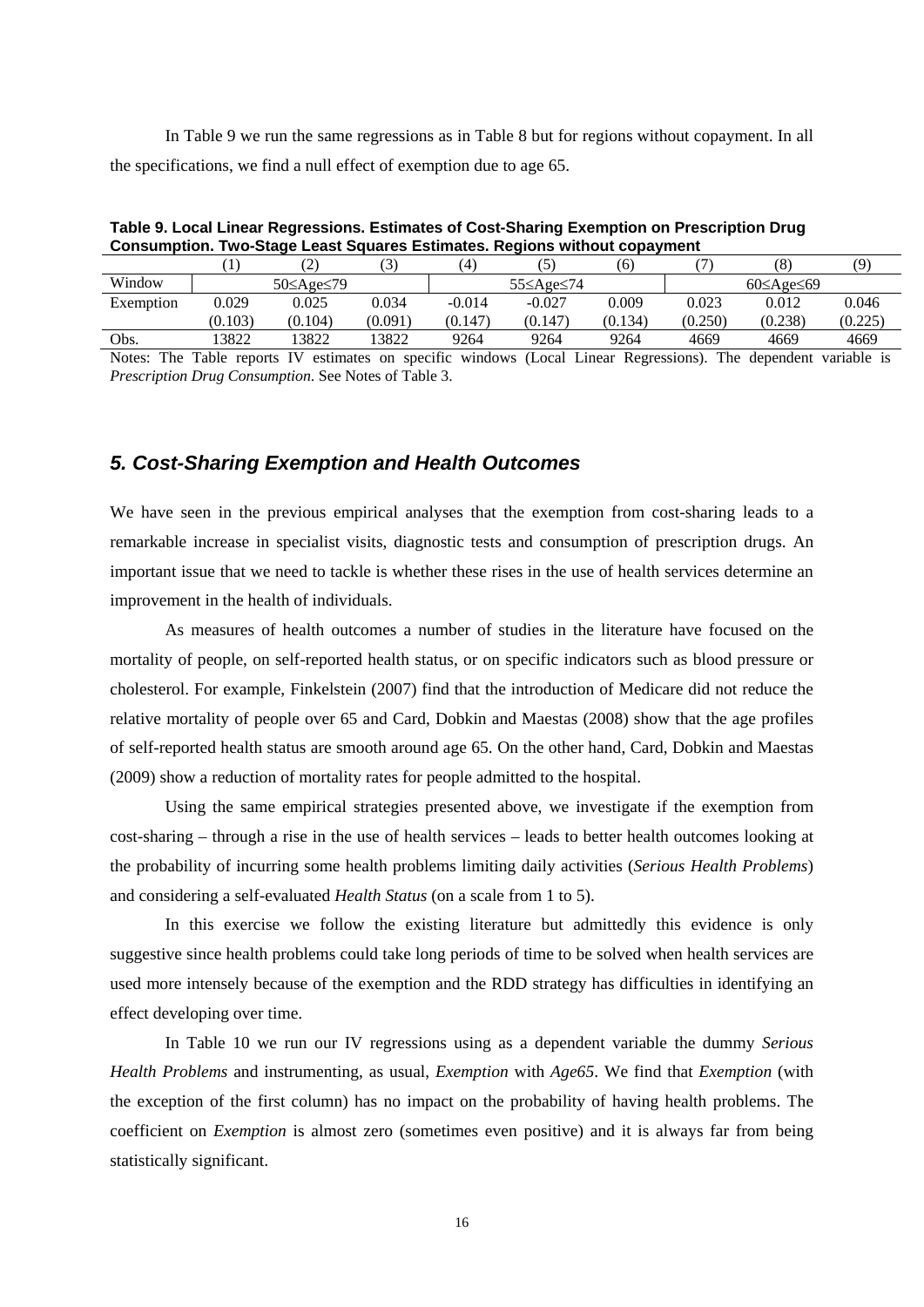|                       | (1)        | (2)         | (3)          | (4)         | (5)          | (6)         |
|-----------------------|------------|-------------|--------------|-------------|--------------|-------------|
| Exemption             | $0.074***$ | $-0.041$    | $-0.013$     | $-0.015$    | 0.006        | 0.027       |
|                       | (0.022)    | (0.047)     | (0.036)      | (0.037)     | (0.036)      | (0.033)     |
| Age                   | $0.002***$ | $-0.004***$ | $0.012***$   | $0.012***$  | $0.010***$   | $0.004*$    |
|                       | (0.000)    | (0.001)     | (0.003)      | (0.003)     | (0.003)      | (0.003)     |
| Age^2                 |            | $0.000***$  | $-0.000$ *** | $-0.000***$ | $-0.000$ *** | $-0.000$    |
|                       |            | (0.000)     | (0.000)      | (0.000)     | (0.000)      | (0.000)     |
| Age^3                 |            |             | $0.000***$   | $0.000***$  | $0.000***$   | $0.000**$   |
|                       |            |             | (0.000)      | (0.000)     | (0.000)      | (0.000)     |
| Female                |            |             |              | $0.040***$  | $0.037***$   | $0.043***$  |
|                       |            |             |              | (0.003)     | (0.003)      | (0.003)     |
| Education             |            |             |              | $-0.002***$ | $-0.001$     | 0.000       |
|                       |            |             |              | (0.001)     | (0.001)      | (0.000)     |
| Married               |            |             |              | $-0.005$    | $-0.000$     | $0.006**$   |
|                       |            |             |              | (0.003)     | (0.003)      | (0.003)     |
| Immigrant             |            |             |              | $-0.022***$ | $-0.033***$  | $-0.028***$ |
|                       |            |             |              | (0.005)     | (0.005)      | (0.005)     |
| Retired               |            |             |              |             | $-0.014**$   | $-0.020***$ |
|                       |            |             |              |             | (0.006)      | (0.006)     |
| Unemployed            |            |             |              |             | $-0.008$     | $-0.011*$   |
|                       |            |             |              |             | (0.006)      | (0.006)     |
| Other Non-Labor Force |            |             |              |             | 0.005        | $-0.007$    |
|                       |            |             |              |             | (0.006)      | (0.005)     |
| Income 2              |            |             |              |             | $-0.028***$  | $-0.022***$ |
|                       |            |             |              |             | (0.006)      | (0.006)     |
| Income 3              |            |             |              |             | $-0.067***$  | $-0.058***$ |
|                       |            |             |              |             | (0.006)      | (0.006)     |
| Income 4              |            |             |              |             | $-0.072***$  | $-0.061***$ |
|                       |            |             |              |             | (0.011)      | (0.011)     |
| <b>BMI</b>            |            |             |              |             |              | $0.001***$  |
|                       |            |             |              |             |              | (0.000)     |
| Disability            |            |             |              |             |              | $0.176***$  |
|                       |            |             |              |             |              | (0.009)     |
| Constant              | 0.013      | $0.146***$  | 0.000        | $-0.092*$   | $-0.025$     | 0.002       |
|                       | (0.009)    | (0.031)     | (0.000)      | (0.055)     | (0.047)      | (0.044)     |
| Observations          | 87685      | 87685       | 87685        | 87685       | 87685        | 87685       |

**Table 10. Fuzzy Regression Discontinuity Estimates of Cost-Sharing Exemption on Serious Health Problems. TSLS Estimates.**

Notes: The Table reports IV estimates. The dependent variable is *Serious Health Problems*. In regressions (4), (5) and (6) we control for 20 regional dummies and 4 quarterly dummies. Standard errors (reported in parentheses) are corrected for heteroskedasticity and allowing for clustering at *Age* level. The symbols \*\*\*, \*\*, \* indicate that coefficients are statistically significant, respectively, at the 1, 5, and 10 percent level. Sample weights are used.

In Table 11 we present the estimates of our linear regressions on local windows. Again, we find that the greater use of health services through exemption does not lead to a reduction of health problems.

| Table 11. Local Linear Regressions. Estimates of Cost-Sharing Exemption on Serious Health |  |
|-------------------------------------------------------------------------------------------|--|
| <b>Problems. Two-Stage Least Squares Estimates</b>                                        |  |

|           |         | $\overline{ }$ |         | $\overline{4}$ |           | (6)     |         | (8)                     | ′Q)     |
|-----------|---------|----------------|---------|----------------|-----------|---------|---------|-------------------------|---------|
| Window    |         | 50≤Age≤79      |         |                | 55≤Age≤74 |         |         | $60 \leq$ Age $\leq 69$ |         |
| Exemption | 0.017   | 0.013          | 0.038   | 0.035          | 0.032     | 0.050   | 0.017   | 0.019                   | 0.058   |
|           | (0.056) | (0.055)        | (0.043) | (0.065)        | (0.062)   | (0.053) | (0.071) | (0.066)                 | (0.062) |
| Obs.      | 43934   | 43934          | 43934   | 29618          | 29618     | 29618   | 15004   | 15004                   | 5004    |

Notes: The Table reports IV estimates on specific windows (Local Linear Regressions). The dependent variable is *Serious Health Problems*. See Notes of Table 3.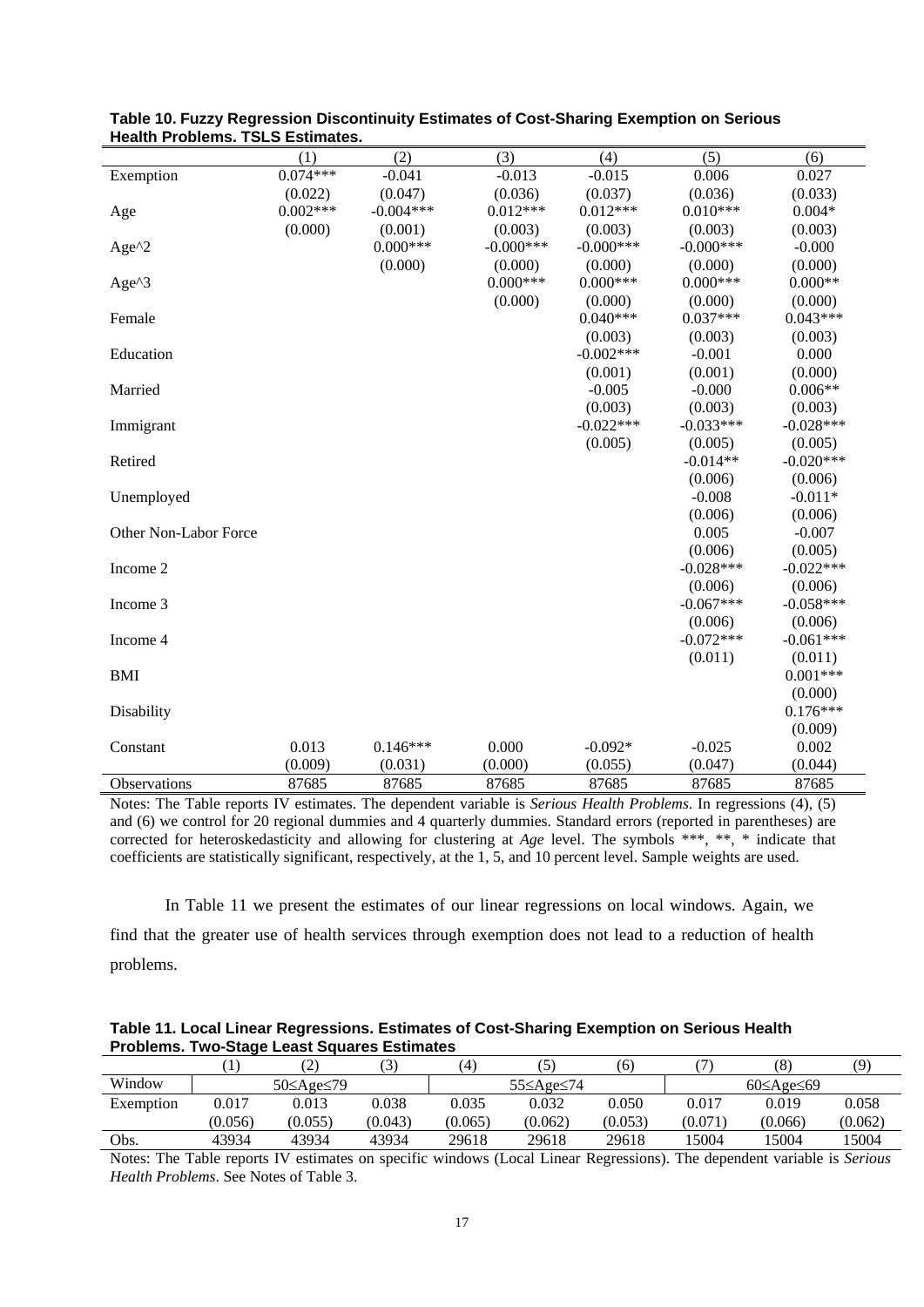In Table 12 we analyze the impact of *Exemption* on subjectively evaluated *Health Status* (we rescaled the original variable from 1 to 5: in our setting 1 represents "Very Bad" and 5 is "Very Good") running our main specifications. We do not find any significant impact of exemption on this measure of health. In Table 13 we run local linear regressions and we do not find positive effects of exemption on *Health Status* (in some specifications we tend to find negative effects).

**Table 12. Fuzzy Regression Discontinuity Estimates of Cost-Sharing Exemption on Health Status. Two-Stage Least Squares Estimates** 

|                     |             | $\curvearrowright$<br>∼ | 3       | (4`     |        | (6)      |
|---------------------|-------------|-------------------------|---------|---------|--------|----------|
| Exemption           | $-0.214***$ | 0.080                   | 9.068   |         | 0.087  | $-0.008$ |
|                     | (0.043)     | (0.072)                 | (0.069) | (0.070) | (0.075 | (0.060)  |
| <b>Observations</b> | 87685       | 87685                   | 87685   | 87685   | 87685  | 87685    |

Notes: The Table reports IV estimates. The dependent variable is *Health Status*. See Notes of Table 2.

#### **Table 13. Local Linear Regressions. Estimates of Cost-Sharing Exemption on Health Status. Two-Stage Least Squares Estimates**

|           |          | ∼                       |            | $\left( 4\right)$ |           | (6)        |          | (8)                     | (Q)       |
|-----------|----------|-------------------------|------------|-------------------|-----------|------------|----------|-------------------------|-----------|
| Window    |          | $50 \leq$ Age $\leq$ 79 |            |                   | 55≤Age≤74 |            |          | $60 \leq$ Age $\leq 69$ |           |
| Exemption | $-0.142$ | -0.105                  | $-0.177**$ | $-0.150*$         | $-0.131$  | $-0.207**$ | $-0.214$ | $-0.195$                | $-0.301*$ |
|           | (0.099)  | (0.089)                 | (0.070)    | (0.086)           | (0.085)   | (0.081)    | (0.148)  | (0.168)                 | (0.169)   |
| Obs.      | 43934    | 43934                   | 43934      | 29618             | 29618     | 29618      | 15004    | .5004                   | 15004     |

Notes: The Table reports IV estimates on specific windows (Local Linear Regressions). The dependent variable is *Health Status*. See Notes of Table 3.

Finally, we analyze the effect of *Exemption* on the probability of being admitted to the hospital: we do not find any effect of exemption on hospitalization (estimates not reported to save space).

# *6. Concluding Remarks*

With increasing health spending in most advanced countries from a policy point of view it is important to evaluate how demand for healthcare services respond to cost-sharing in order to deal with the tradeoff between moral hazard problems and risk-sharing. However, on this issue there is a lack of rigorous experimental evidence outside US.

In this paper we exploit a natural experiment based on the rule established in the Italian National Health System that individuals aged 65 or more with low incomes are completely exempted from cost-sharing for the use of a number of healthcare services.

We use the discontinuity in age to implement a Fuzzy Regression Discontinuity Design (since the probability of exemption changes discontinuously at age 65) – corresponding to an Instrumental Variables estimation strategy – and investigate the effects of cost-sharing on prescription drug consumption, specialist visits and diagnostic tests.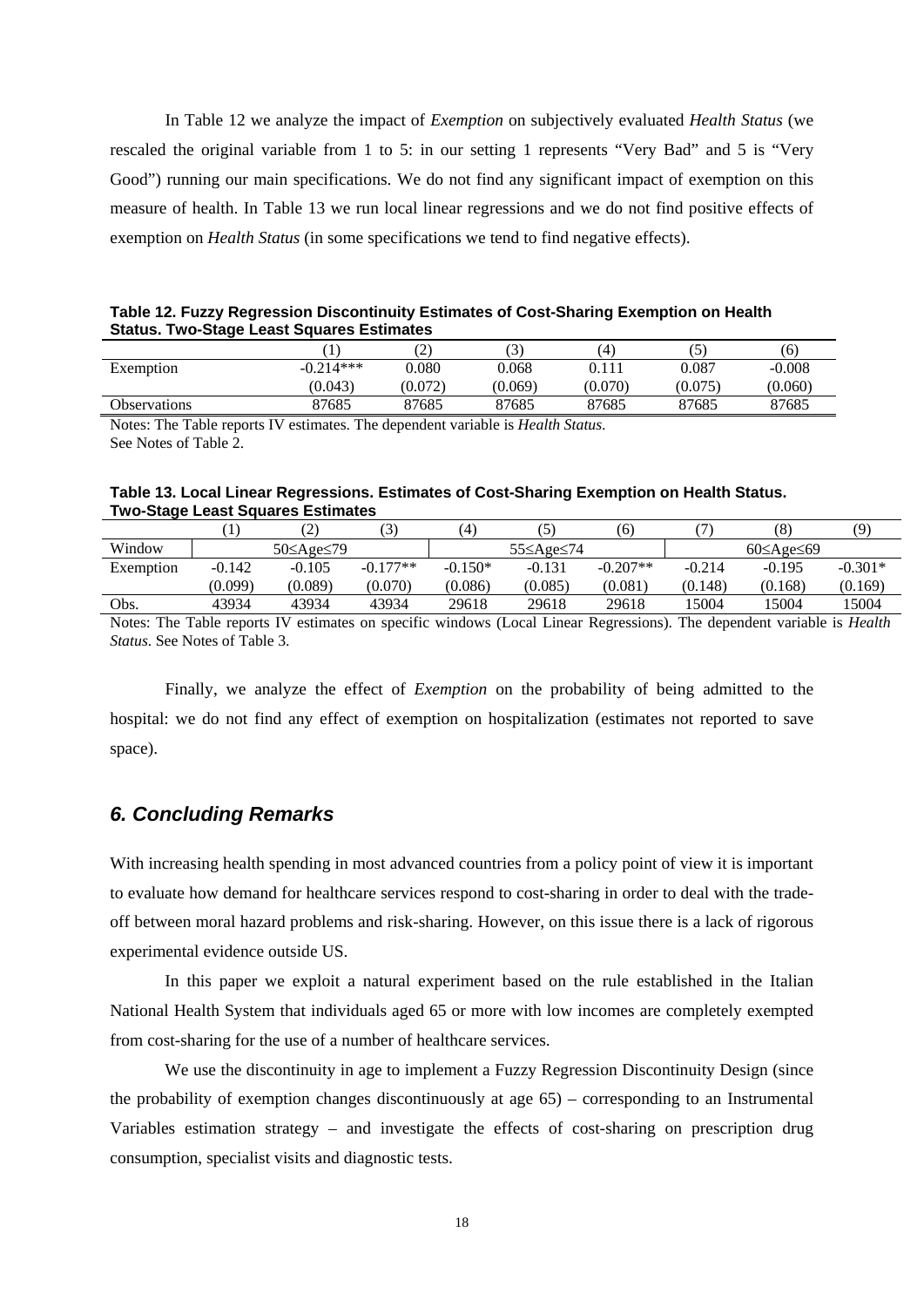To avoid any estimation biases we control for a large number of variables that could affect the demand for health services and be correlated to the age threshold. We also use a number of polynomial forms for age. In addition, we estimate our regressions both on the whole range of age and on three restricted windows (age 50-79; 55-74: 60-69).

In all the specifications and samples used, we find that specialist visits and diagnostic tests increase a lot – approximately by more than 50% – when individuals are given exemption from costsharing because of the reaching of age 65. Similar effects are found for the consumption of prescription drugs, although the magnitude is more contained (around 20%). As regards prescription drugs, our findings are strengthened by the fact that the effect is found only in regions with copayment whereas no effect at all emerges in regions in which no copayment is applied. This reassures us that the uncovered effects are due to the age threshold rather than to some confounding variables related to age.

However, when we analyze the impact of the exemption on several measures of health status (the probability of having serious health problems or of going to the hospital, the individual's perceived health) using the same empirical strategy we do not find any effect of greater consumption of health services on health outcomes. The latter findings is suggestive evidence of an overuse of medical services but cannot be considered a rigorous proof that complete exemption gives rise to moral hazard – since the RDD strategy might not identify properly effects on health that takes time to develop.

Considering that in developed countries life expectancy continues to increase, population is ageing and technological progress will offer new drugs, new tests and new therapies, the evidence on the price response of the demand of healthcare services is particularly relevant for policy makers to face the risks of an explosion of health spending.

### *References*

- Anderson, M., Dobkin, C., and Gross, T. (2012), "The Effect of Health Insurance Coverage on the Use of Medical Services, *American Economic Journal: Economic Policy*, 4(1), 1-27.
- Anderson, M., Dobkin, C., and Gross, T. (2014). "The effect of health insurance on emergency department visits: Evidence from an age-based eligibility threshold", *Review of Economics and Statistics*, 96(1), 189-195.
- Angrist, J., Pischke, J., (2009), *Mostly Harmless Econometrics*, Princeton University Press.
- Angrist, J., Pischke, J., (2015), *Mastering 'Metrics*, Princeton University Press.
- Arrow, K. (1963), "Agency and the welfare economics of medical care", *American Economic Review*, 53(5), 941973.
- Atella V. Deb P. (2008), "Are Primary Care Physicians, Public and Private Sector Specialists Substitutes or Complements? Evidence from a Simultaneous Equations Model for Count Data", *Journal of Health Economics*, vol. 27, no. 3, pp. 770-785.
- Card, D., Dobkin, C., and Maestas, N., (2008),. "The Impact of Nearly Universal Insurance Coverage on Health Care Utilization: Evidence from Medicare." *American Economic Review*, 98, 5, 2242–58.